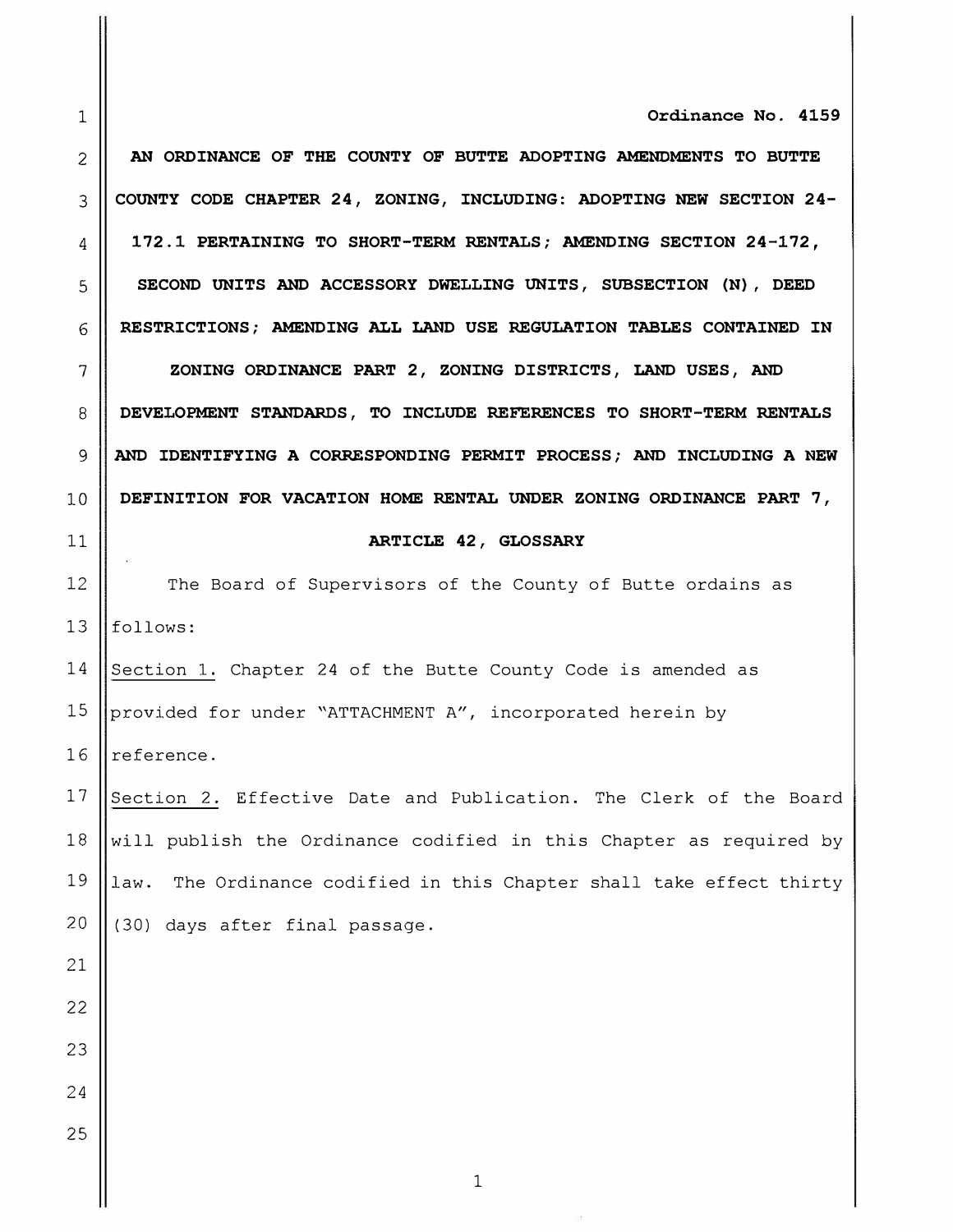**PASSED AND ADOPTED** by the Board of Supervisors of the County of Butte, 2 State of California, on the 26<sup>th</sup> day of March, 2019 by the following | vote:

**AYES:** Supervisors Connelly, Lucero, Ritter, Teeter, and Chair Lambert

**NOES:** None

**ABSENT:** None

**NOT VOTING:** None

Depyty

**STEVE LAMBERT, Chair**<br>Putte Causty Beard Butte <mark>Cou**n**ty Board of Supervisors</mark>

**ATTEST: SHARI MCCRACKEN,** Chief Administrative Officer and Clerk of the Board

 

By: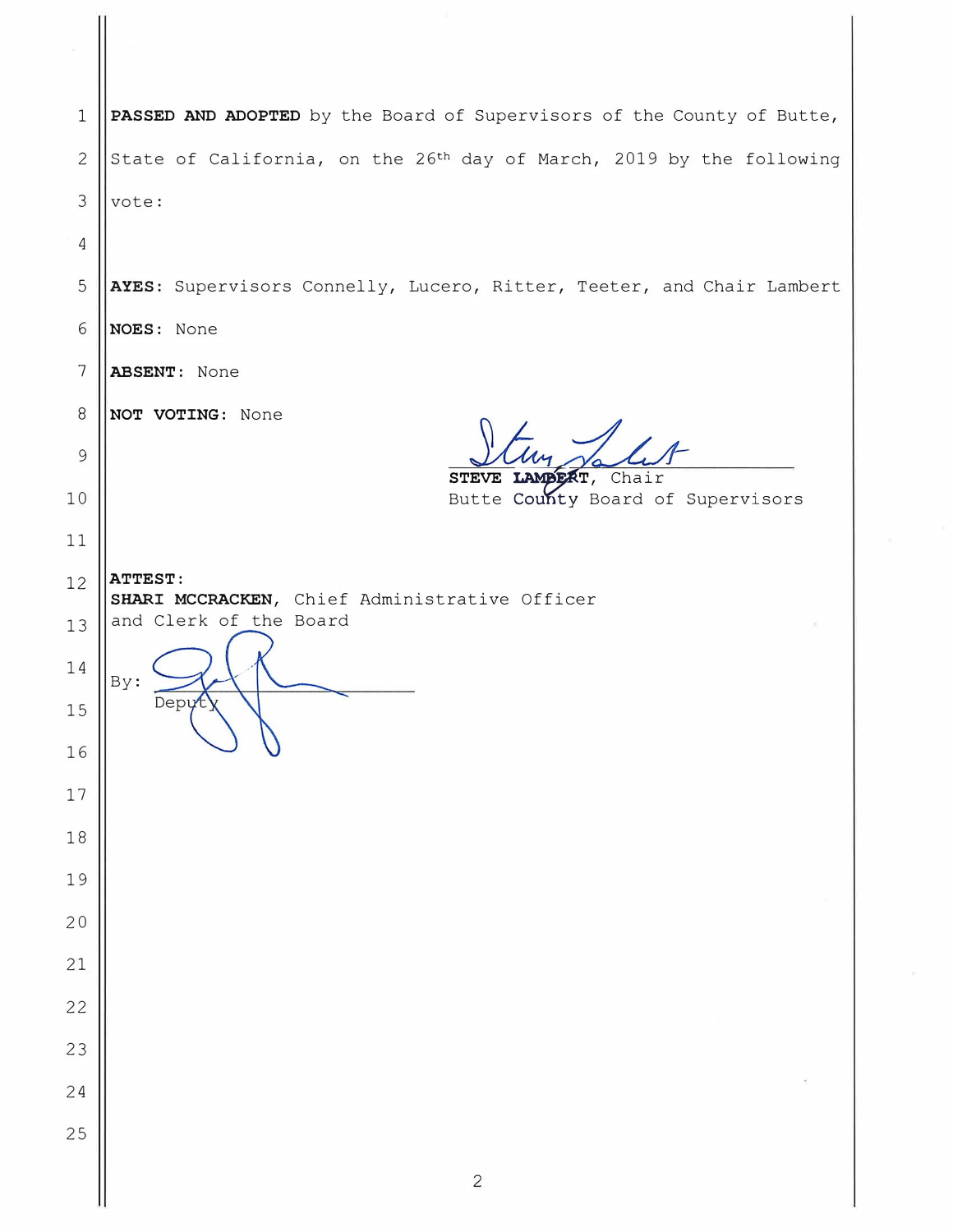#### **BUTTE COUNTY SHORT-TERM RENTAL ORDINANCE**

**A. Purpose.** This section establishes a definition, permit process, rental term, site requirements, standards, and permit revocation requirements for short-term rentals to ensure that, 1) shortterm rentals are compatible with and do not adversely impact surrounding residential uses, 2) property owners have the option to utilize their properties for short-term rental use, 3) risks to public safety and health to occupants and owners are minimized, 4) property values are maintained; 5) visitation and tourism to Butte County is supported, and, 6) transient occupancy tax is collected in order to provide fair and equitable tax collection for all lodging providers.

#### **B. Definitions.**

- 1. **Short-Term Rental.** A single-family dwelling, or a portion of a single-family dwelling, that is rented to transient guest occupants typically for periods of 30 days or less, with weekend or weekly rental periods being the most common. Short-term rentals are routinely booked for numerous periods throughout the year, with a property manager providing oversight and services for guest customers.
- 2. **Primary Residence.** An owner's permanent residence or usual place of return for housing as documented by at least two forms of identification.
- 3. **Host.** A person who rents their primary residence for short-term rentals under this section.
- 4. **Hosted Stay.** A primary residence where a resident remains on-site during the short-term rental guest's stay (except during daytime and/or work hours).
- 5. **Un-Hosted Stay.** A primary residence where the resident remains off-site during the shortterm rental guest's stay.

#### **C. Applicability.**

- 1. Short-term rentals are required to be a primary residence as defined under this section, except when either of the following applies:
	- a. The applicable zone has a 5-acre or greater minimum parcel size, and the applicable parcel is 5 acres or greater in size.
	- b. The owner of a short-term rental has a permanent residence and resides on an adjacent parcel sharing a common property line with the short-term rental parcel.
- 2. This section does not apply to the use of single-family dwellings when not occupied as a shortterm rental.
- 3. This section does not apply during times of a declared emergency when short-term rentals are offered at no cost to individuals displaced from their homes as a result of a disaster.
- 4. Development Services shall rely upon occupancy records and other sources of information for the short-term rental in determining all potential code enforcement violations.
- 4. Short-term rentals located in the following communities and associated zones are not subject to the primary residency requirement under C. 1 above. These communities include seasonal vacation cabins that are not primary residences. The use of seasonal vacation cabins in these communities as short-term rentals are otherwise subject to the requirements of this chapter.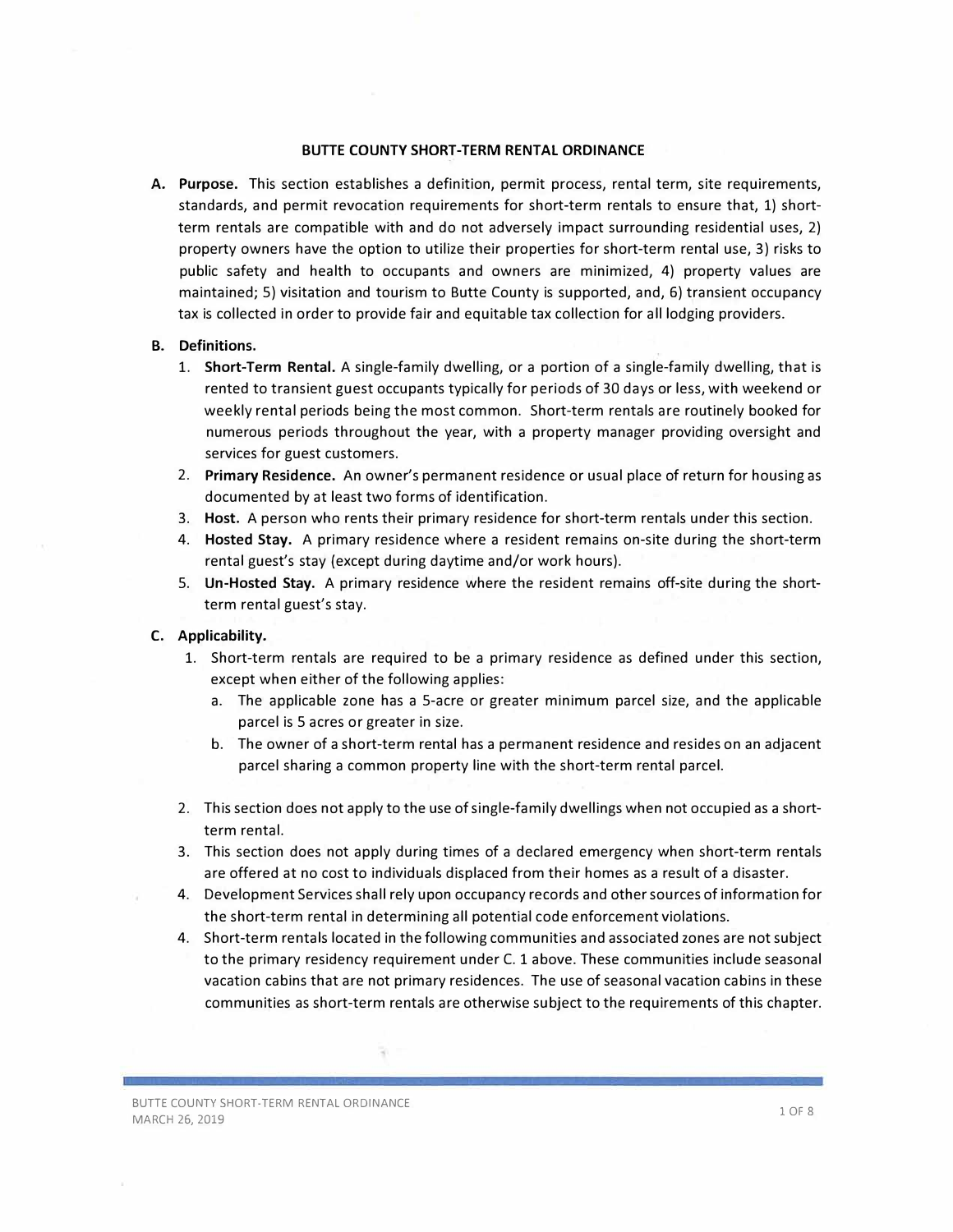#### **Butte Meadows**

FR-5 (Foothill Residential, 5-acre minimum) FR-1 (Foothill Residential, 1-acre minimum) PUD (Planned Unit Development)

**Jonesville**  REC (Recreation Commercial)

#### **Lake Madrone**

MOR (Medium Density Residential) LOR (Low Density Residential) VLDR (Very Low Density Residential)

#### **Philbrook Reservoir**

TM (Timber Mountain)

- **D. Administrative Permit Process.** Short-term rentals are subject to an administrative permit, pursuant to Butte County Code Chapter 24, Article 29, and shall be allowed as provided by the applicable zone (refer to the Use Regulation Tables for each zone to determine if short-term rentals are allowed), subject to the requirements of this section. The administrative permit application shall include all information necessary to determine compliance with this section. The application process shall be subject to a fee in accordance with the latest fee schedule approved by the Board of Supervisors.
- **E. Minor Use Permit Process.** Any short-term rental that cannot comply with the requirements set forth under this section but may otherwise support the purpose of this section shall be subject to a minor use permit and environmental review pursuant to the California Environmental Quality Act (CEQA). Short-term rentals subject to a minor use permit are limited to those parcels 5 acres or greater in size, located in a zone with a 5-acre or greater minimum parcel size.
- F. **Administrative Permit Renewal Process.** The administrative permit shall be renewed annually, based upon the anniversary date of permit issuance. The renewal process shall be subject to a fee in accordance with the latest fee schedule approved by the Board of Supervisors. The Department of Development Services shall issue a renewed administrative permit upon making the following findings:
	- l. No more than two strikes have been issued for violations of this section during the last 24 month period;
	- 2. The short-term rental has not been transferred to another person, entity, or landowner;
	- 3. The short-term rental complies with the approved administrative permit and all applicable Butte County Codes and Standards; and,
	- 4. The short-term rental property is current on transient occupancy taxes and has paid all said taxes to the Butte County Treasurer-Tax Collector by the required due date.

**No property rights conferred.** Short-term rental administrative permits do not provide a vested interest, or entitlement in the continued operation of a short-term rental upon a change of property ownership. Short-term rental permits are revocable permits and shall not run with the land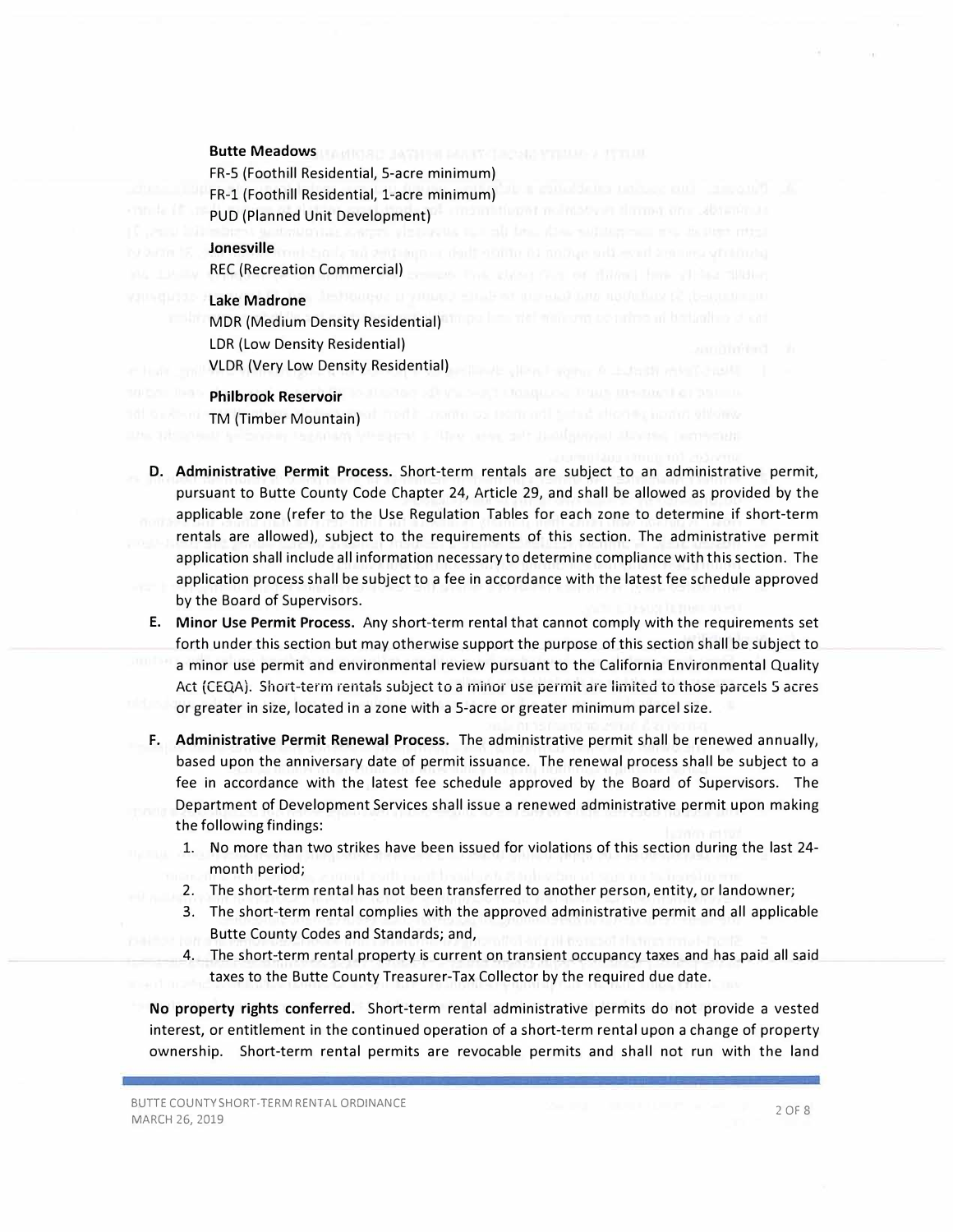notwithstanding Butte County Code Section 24-250. Property owners must notify the Butte County Department of Development Services and the Central Collections Division of the Treasurer-Tax Collector's Department upon change of ownership. Continued operation of a short-term rental upon change of ownership will result in a violation of this section

#### **G. Short-Term Rental Restrictions.**

- 1. Short-term rentals are not allowed in structures not intended for residential occupancy under the current California Building Code Standards, in farmworker housing, or on property subject to a Williamson Act contract.
- 2. No more than two short-term rentals may be permitted on the same parcel (e.g. a primary residence and an approved second unit), and one of the short-term rentals must be operated as a hosted stay.
- **H. Transient Occupancy Taxes.** Butte County Code Chapter 23-A authorizes the levy of a Transient Occupancy Tax for overnight stays at all lodging facilities. Short-term rental proprietors must complete a Transient Occupancy Tax Questionnaire and submit it to the Central Collections Division of the Treasurer-Tax Collector's Department within ten days of commencing business.
- I. **Standards.** Short-term rentals are subject to the following operation and development standards at all times. On-site inspections by Butte County or a verifiable self-certification process shall be required to ensure compliance with all permit standards. By accepting an administrative permit, the owner agrees to allow on-site inspections by the County at reasonable times.
	- 1. **Second and Accessory Dwelling Units.** Both a single-family dwelling that is a primary residence and a second unit on the same parcel may be permitted as a short-term rental. Accessory Dwelling Units as defined and permitted under Butte County Code Section 24-172 shall not be permitted for use as short-term rentals. The administrative permit shall identify each of the units permitted as short-term rentals.
	- 2. **Appearance, Visibility, and Signage.** No alteration shall be made that would identify a dwelling as a short-term rental, and that would not preserve and protect the residential character of the dwelling or existing neighborhood. No signage pertaining to a short-term rental is allowed excepting as required below under Sub-Section I (10) (b) - Posting of Permit Standards.
	- 3. **Commercial Activity Prohibited.** Commercial activities and special events, including but not limited to, weddings, receptions, and parties are prohibited. All occupants of the short-term rental shall be notified of the prohibition against commercial activities prior to the reservation, rental, or lease, and said prohibition shall be a part of any rental or lease agreement.
	- **4. Building, Fire, and Health Standards.** Short-term rentals are subject to the following development standards:
		- a. Meet the current California Building Code Standards for the intended occupancy to the satisfaction of the Butte County Department of Development Services.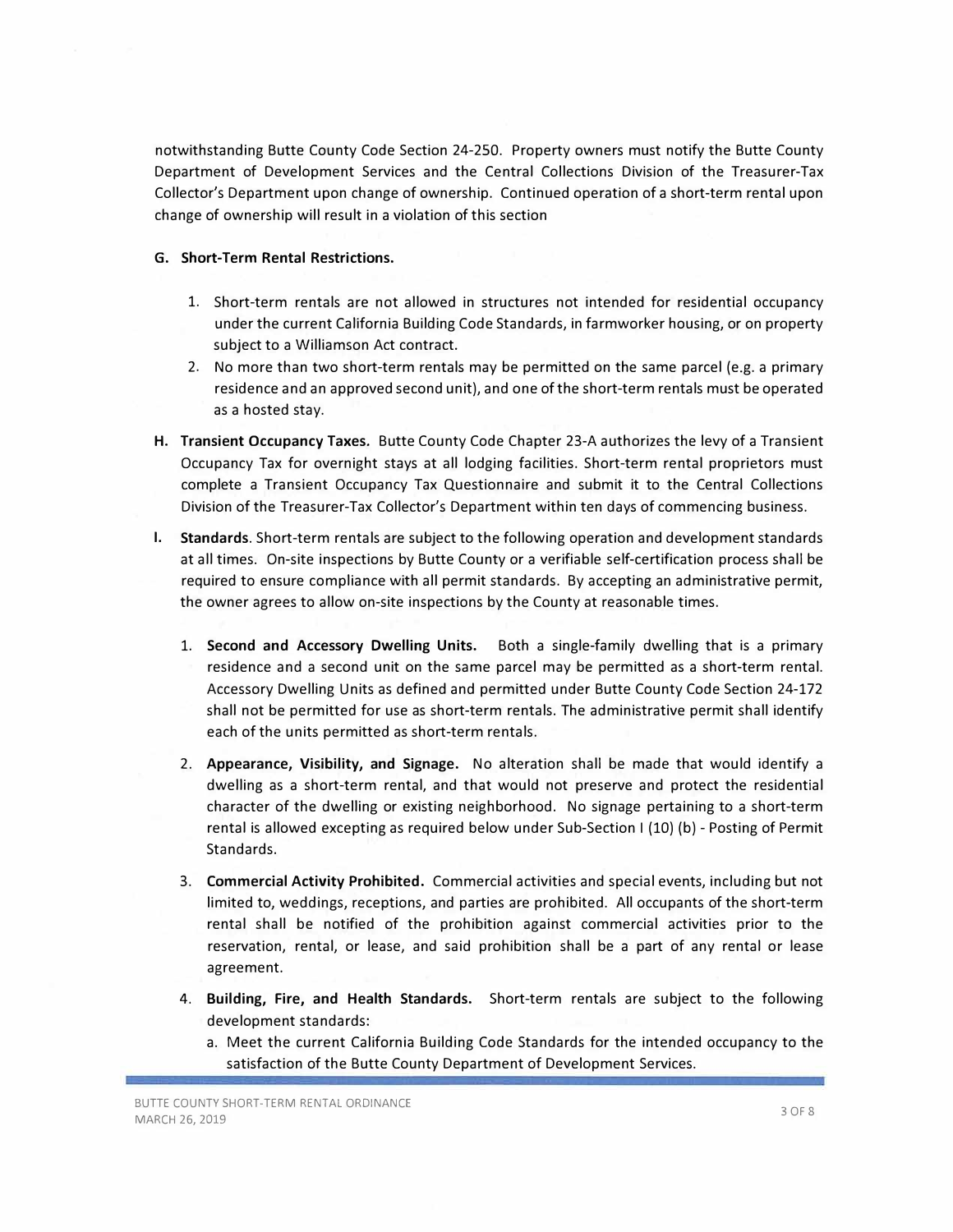- b. Provision of potable domestic water supply, including bacteriological test results and verification of availability of adequate quantity of potable water, if an onsite well provides the domestic water supply.
- c. On-site septic system or sewer connection necessary to accommodate the short-term rental to the satisfaction of the Butte County Public Health Department.
- d. Fire extinguishers, smoke detectors, and carbon monoxide detectors shall be maintained in working order, and information related to all emergency exits shall be provided inside of the short-term rental.
- 5. **Trash and Recycling.** Trash and recycling receptacles shall be stored out of public view and serviced on a weekly basis. After pick-up, receptacles shall be returned to storage areas within 8 hours.
- 6. **Noise Standards.** It is the goal of this section to preserve the quality of life and character of existing residential neighborhoods in Butte County. In accordance with the Noise Control Ordinance, Butte County Code Chapter 41A, excessive, unnecessary or offensive noise within the County is detrimental to the public health, safety, welfare, and peace and quiet of the inhabitants of the County and therefore is considered a nuisance. Accordingly, noise levels at all short-term rentals shall comply with Butte County Code Section 41A-7 Exterior Noise Standards and Section 41A-8 Interior Noise Standards. In addition to compliance with the Noise Control Ordinance, all short-term rentals shall comply with the following requirements:
	- a. Property managers shall insure that the occupants of the short-term rental understand that loud or unreasonable noise that disturbs others and that is not in keeping with the character of the surrounding neighborhood will result in a violation of this section.
	- b. Property managers shall immediately respond to all complaints concerning noise levels at all times. Failure to respond to all verifiable complaints will result in the issuance of a strike.
	- c. Quiet hours shall be observed between 10:00 pm and 7:00 am, Monday through Friday, and 10:00 pm and 9:00 am on Saturdays, Sundays, and holidays.
	- d. Outdoor amplified sound is prohibited during quiet hours. Outdoor amplified sound is allowed during non-quiet hours but shall be kept at a volume that complies with the Noise Control Ordinance.
	- e. All occupants of the short-term rental shall be notified of the noise standards as set forth under this section and said standards shall be a part of any rental or lease agreement.
- 7. **Occupancy and Parking.** Occupancy and parking requirements shall be specified on the administrative permit application. Table 1 and Table 2 below provide maximum occupancy and parking requirements depending upon whether the rental is served with public sewer or an on-site septic system. Additional standards for occupancy and parking are provided as follows:
	- a. **Size.** Depending on the configuration of the building and the adequacy of the potable water and on-site septic systems, short-term rentals are limited to a maximum of five rented bedrooms. Each bedroom shall provide not less than 70 square feet of floor area for the first two occupants. The total floor area requirements per bedroom shall increase at a rate of 50 square feet for each occupant in excess of two.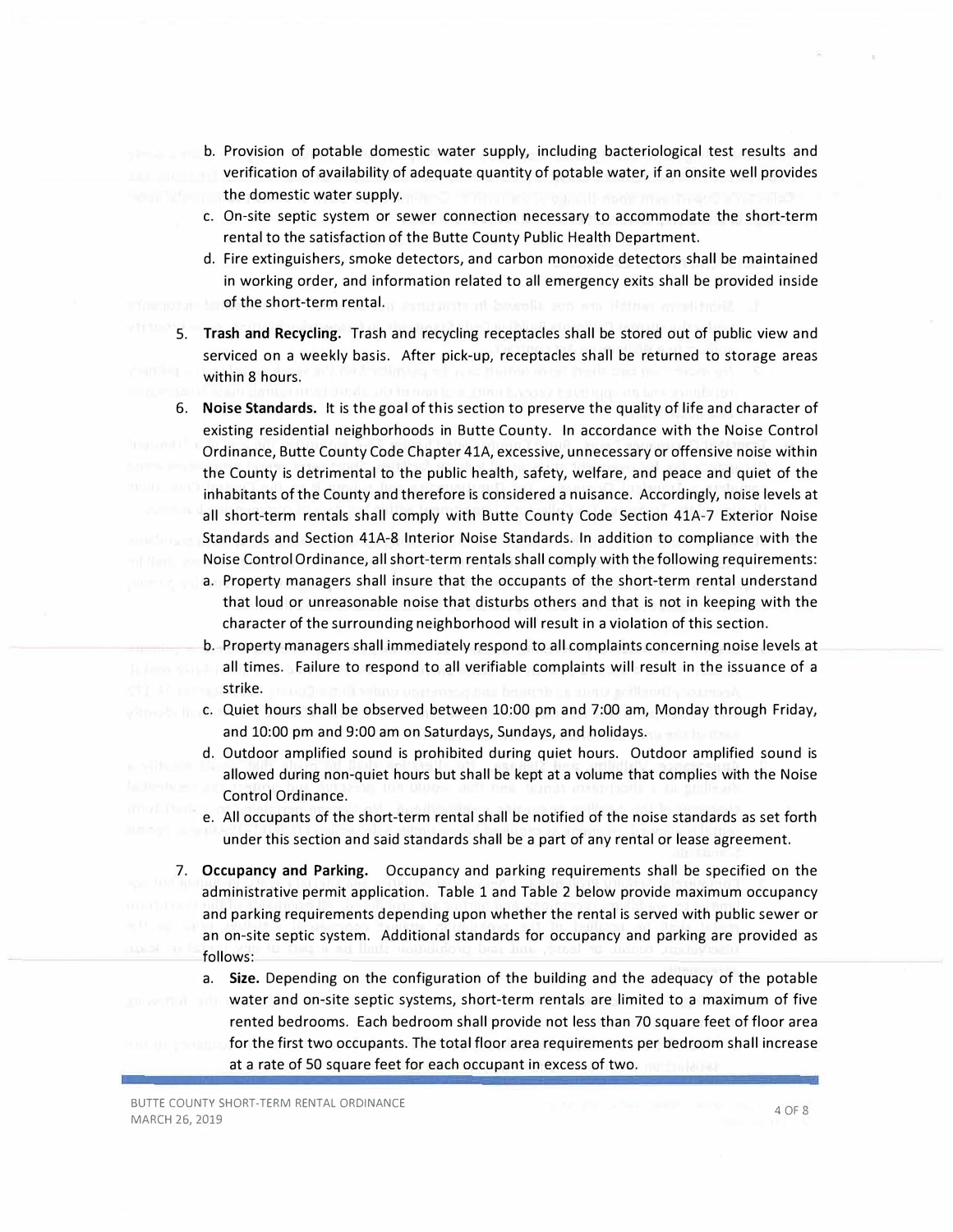- b. **Maximum Annual Nights for Un-Hosted Stays.** Un-hosted short-term rental stays shall not exceed 90 nights per calendar year, except a 180 nights per calendar year shall be allowed when, 1) the parcel is located in a zone with a 5-acre or greater minimum parcel size; and, 2) the applicable parcel is 5 acres or greater in size.
- c. **On-Site Residents.** The number of on-site residents shall be subtracted from the allowed maximum occupancies shown under Table 1 and Table 2.
- d. **Septic Systems.** The number of overnight guests for rentals served by on-site septic systems shall be based on two guests per approved bedroom, whether or not the guests sleep in a bedroom, or if more than two guests sleep in a bedroom. An approved bedroom is one recognized as such by the Butte County Public Health Department at the time the on-site septic system was legally constructed.
- **e. Maximum Occupancy.**
	- 1. **Public Sewer.** Short-term rentals served with public sewer shall not exceed 14 overnight guests, excluding children under 3-years of age, provided the rental meets the bedroom number standards as per Table 1 below.
	- 2. **On-Site Septic System.** Short-term rentals served by an on-site septic system shall not exceed 10 overnight guests, excluding children under 3-years of age, provided the rental meets the bedroom number standards as per Table 2 below.
- f. **Parking.** On-site tandem parking may be permitted if parallel parking cannot be accommodated on-site. Dimensions for parking stalls shall be in accordance with Section 24-295, Parking Design Standards. Parking spaces shall be clearly delineated on the site plan accompanying the application.
- g. **Notification.** The property owner shall ensure that all contracts, online listings, and advertisements clearly set forth the maximum number of overnight guests permitted at the property, and the maximum number on-site parking spaces. All occupants of the short-term rental shall be notified of these occupancy and parking standards and said standards shall be a part of any rental or lease agreement.

| <b>Table 1. Maximum Occupancy and Parking Requirements</b>               |    |  |  |  |  |  |  |  |  |
|--------------------------------------------------------------------------|----|--|--|--|--|--|--|--|--|
| <b>Rentals with Public Sewer</b>                                         |    |  |  |  |  |  |  |  |  |
| Number of Bedrooms<br><b>On-Site Parking</b><br><b>Maximum Occupancy</b> |    |  |  |  |  |  |  |  |  |
|                                                                          |    |  |  |  |  |  |  |  |  |
|                                                                          |    |  |  |  |  |  |  |  |  |
|                                                                          | 10 |  |  |  |  |  |  |  |  |
|                                                                          | 17 |  |  |  |  |  |  |  |  |
| 5 or more                                                                |    |  |  |  |  |  |  |  |  |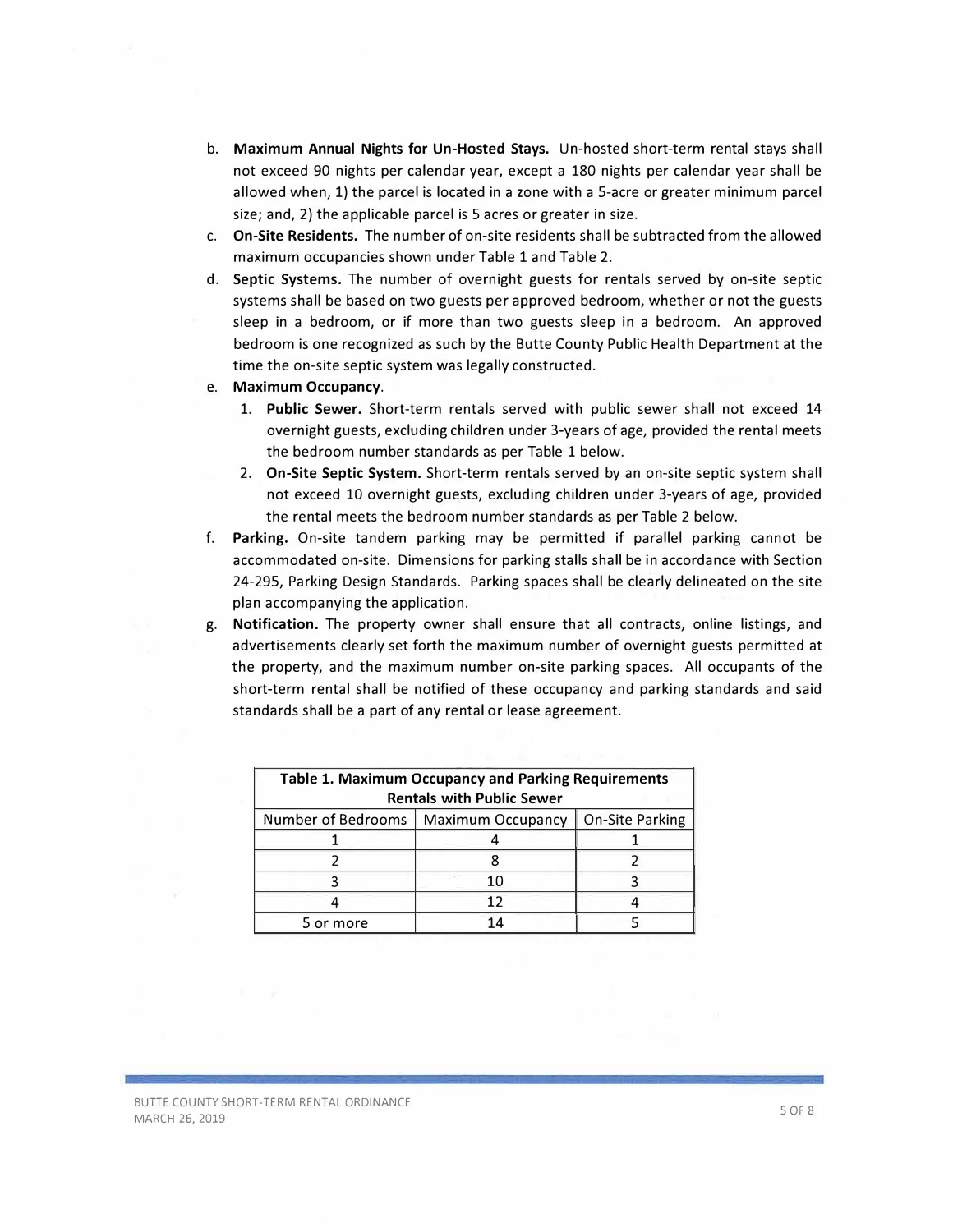| <b>Table 2. Maximum Occupancy and Parking Requirements</b><br><b>Rentals with On-Site Septic Systems</b> |                          |                 |  |  |  |  |  |  |
|----------------------------------------------------------------------------------------------------------|--------------------------|-----------------|--|--|--|--|--|--|
| Number of Bedrooms                                                                                       | <b>Maximum Occupancy</b> | On-Site Parking |  |  |  |  |  |  |
|                                                                                                          |                          |                 |  |  |  |  |  |  |
|                                                                                                          |                          |                 |  |  |  |  |  |  |
|                                                                                                          | h                        |                 |  |  |  |  |  |  |
|                                                                                                          |                          |                 |  |  |  |  |  |  |
| 5 or more                                                                                                |                          |                 |  |  |  |  |  |  |

- 8. **Daytime Visitors.** For each allowed overnight occupant permitted under this section, one daytime visitor is allowed, up to a maximum of ten daytime visitors. Additional on-site parking for all daytime visitors' vehicles, in addition to overnight occupants, must be provided at a rate of one on-site parking space per two daytime visitors.
- 9. **No Overnight Camping.** A short-term rental administrative permit does not authorize any overnight camping, sleeping in tents, travel trailers, campers, or recreational vehicles. Recreational vehicles are permitted if they are the primary transportation for the renter or visitor, but they may not be used for overnight accommodations during the stay.
	- 10. **Property Management.** The short-term rental shall be managed and supervised in accordance with the following requirements and responsibilities:
		- a. **Property Manager.** Short-term rentals must have a local property manager who is available 24-hours per day, seven days per week during all times that the property is rented. For hosted stays, the resident host shall be the property manager. For un-hosted stays, the property manager may be the owner or a designee of the owner. The property manager must ensure compliance with all requirements set forth in this section, including the timely response (within 30 minutes) to all complaints and their resolution. The name and contact information (address, text-enabled phone number, and email) of the property manager shall be provided on the permit application, posted inside the shortterm rental and be available to any interested party upon request. Property managers shall provide Development Services with current contact information for identification on the Department of Development Services Short-Term Rentals registry website.
		- b. **Posting of Permit Standards.** A copy of the short-term rental permit listing all applicable standards and limits, including the name, text-enabled phone number, and email of the property manager, shall be posted inside the rental property in a prominent interior location within six feet of the front door. The applicable prohibitions, standards, and limits on occupancy shall be included.
		- c. **Disaster Preparedness.** Property managers shall make community evacuation information and maps for the community where the short-term rental is located as provided by the Butte County Office of Emergency Management available to all guest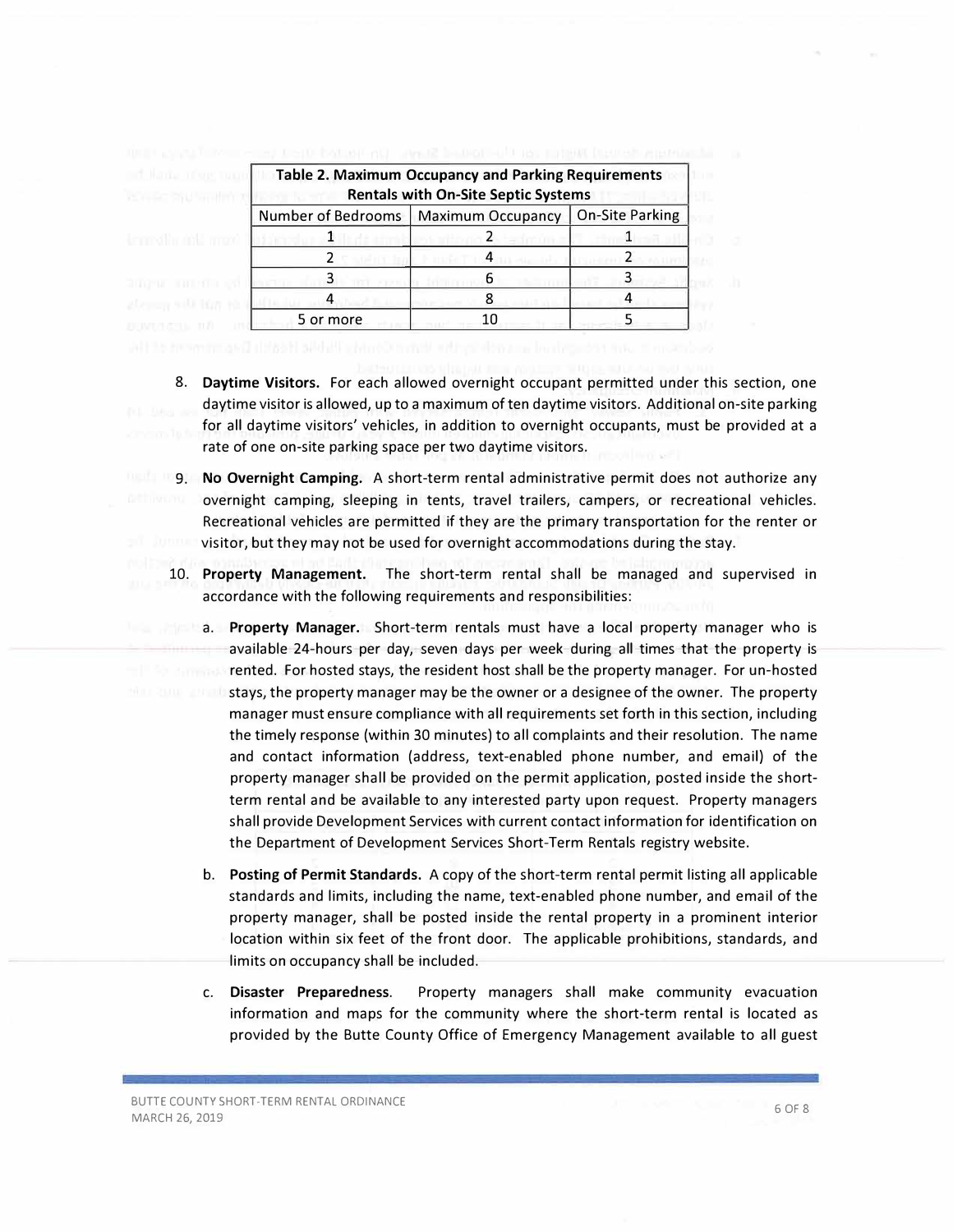customers. Applicable community evacuation information and maps shall be posted in a prominent interior location within six feet of the front door.

- d. **Right to Farm.** Pursuant to Butte County Code Chapter 35. Right to Farm Ordinance, the County of Butte permits the operation of properly conducted agricultural operations on agricultural land within the unincorporated area of Butte County and residents or users of property located near an agricultural operation on agricultural land may at times be subject to inconvenience or discomfort arising from that operation. The County of Butte has determined in the Butte County Right to Farm Ordinance that inconvenience or discomfort arising from a properly conducted agricultural operation on agricultural land will not be considered a nuisance for purposes of the Butte County Code or County regulations, and that residents or users of nearby property should be prepared to accept such inconvenience or discomfort as a normal and necessary aspect of living in a county with a strong rural character and an active agricultural sector. Disclosure concerning the allowance of agricultural uses and operations, and the potential for short-term renters to experience inconveniences, shall be a part of all rental agreements and posted along with the permit standards in a prominent interior location within six feet of the front door. This disclosure shall be approved in accordance with Butte County Code Section 35-8 at the time of Administrative Permit application.
- e. **Neighbor Notification of Administrative Permit Standards.** At the permit holder's expense, the Butte County Department of Development Services shall provide a mailed notice at the time of permit issuance to property owners within 300 feet of the subject parcel, and all property owners located on any non-county maintained private road serving the short-term rental. The notice shall include all applicable standards and limitations placed upon the short-term rental, the Butte County administrative permit number, and the County website that contains the official registry of each approved Short-Term Rental. The official registry will include the property manager's name, textenabled phone number, and email.
- f. **Internet Posting and other Listings.** All advertising, marketing, on line hospitality services, or other types of listing for the short-term rental shall include the following information in accordance with the approved Administrative Permit:
	- 1. Maximum occupancy of rental, not including children under 3 years of age;
	- 2. Maximum number of off-street vehicle parking spaces located on the property;
	- 3. Notification that quiet hours shall be observed between 10:00 pm and 7:00 am, Monday through Friday, and 10:00 pm and 9:00 am on Saturdays, Sundays, and holidays;
	- 4. Notification that outdoor amplified sound is only allowed during specified non-quiet hours, and is subject to the Butte County Noise Control Ordinance;
	- 5. Notification that commercial activities and special events, including but not limited to weddings, receptions, and parties, are prohibited; and,
	- 6. The issued Butte County administrative permit number and the transient occupancy tax certificate number.

. . . .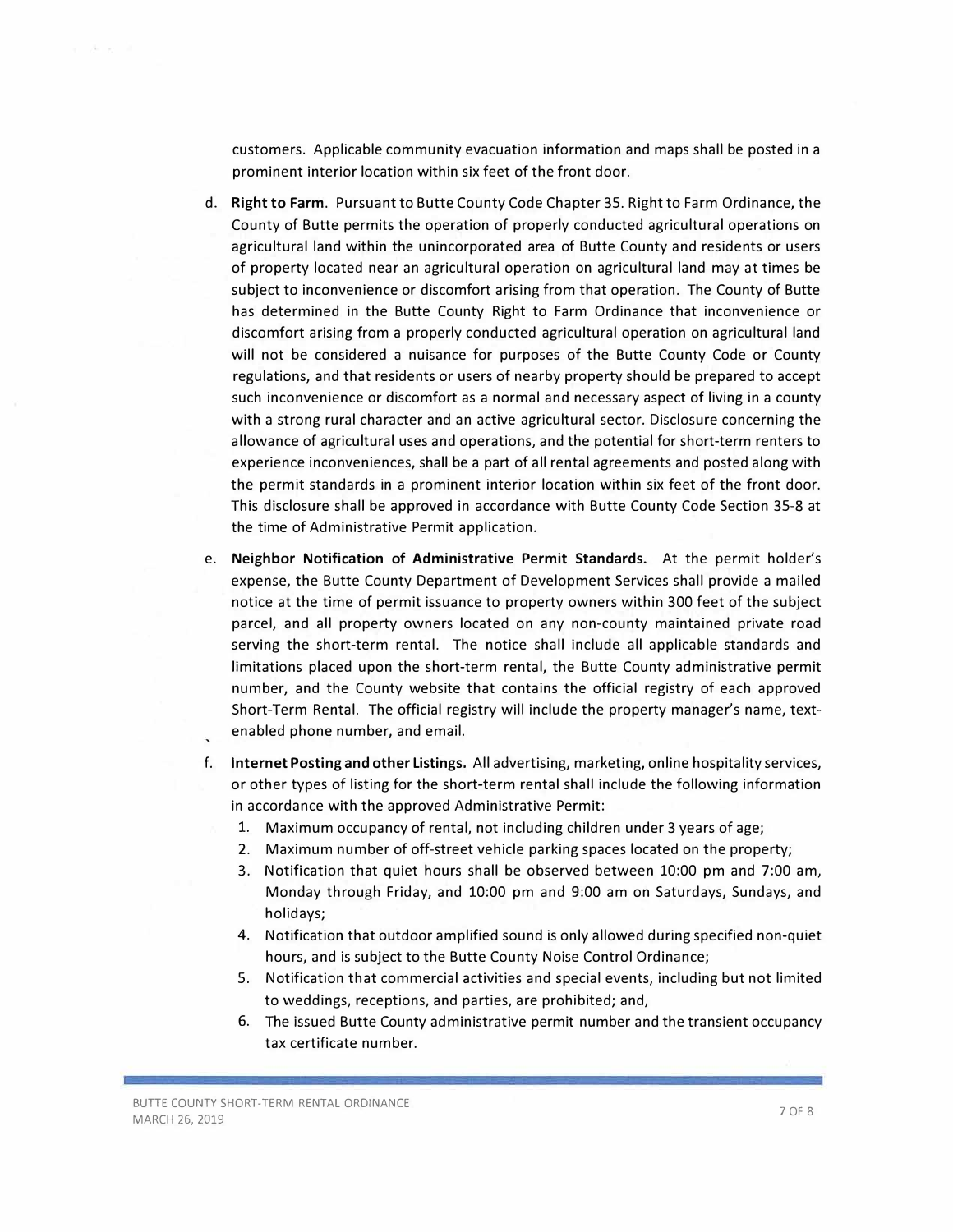- J. **Enforcement Process.** This section contains its own enforcement process as set forth below. However, this process does not preclude other means of enforcement. Enforcement of this section may be in accordance with Butte County Code Section 24-5 (F), Enforcement, which may include, but not be limited to, the procedures as established in Butte County Code Section 1-7 (General Penalty, Continuing Violations), Chapter 32A (Abatement of Public Nuisances) and 41 (Code Enforcement Policies and Procedures), as well as any other procedures available in State or federal law. In no case shall the issuance of a courtesy notice or a warning notice pursuant to Section 41-2 be required for a code enforcement officer to issue a citation pursuant to this Section.
	- 1. **Three Strikes Revocation Rule.** Three verifiable administrative citations, violations, or hearing officer determinations concerning the permit requirements issued to the owner or occupants at the property within a 24-month period shall result in a notice to cease and desist operations and permit revocation. Revocation is subject to prior notice and to appeal, if requested within ten days. In the event of permit revocation, an application to reestablish a short-term rental after revocation shall not be accepted for a minimum period of 24 months.
		- a. Prior to revocation under this section, at least two of the verified complaints leading to a citation, violation or hearing officer determination shall be filed from separate households.
	- 2. **Complaints.** Complaints shall be sent by text message and/or email. Complaints about potential violations shall be directed to the host/property manager with a copy to the Department of Development Services. If the host/property manager corrects a violation upon request within 30 minutes, the violation shall not be counted as a strike under the three strikes revocation rule under this section. The host/property manager shall document the correction to the complainant. with a text or email copy provided to the Department of Development Services. If the host/property manager is unavailable or fails to correct a potential violation, the violation shall be counted as a strike. The Department of Development Services shall send notice of the strike to the host/property manager and give the host/property manager the opportunity to respond. The Department of Development Services shall evaluate any response and communicate its determination to the host/property manager. When three strikes have been documented, the Department of Development Services shall schedule a revocation hearing to be heard by the Zoning Administrator.
	- **3. Increased Permit Fee Penalty for Non-Compliance.** Any property that is determined to be advertised for use as a short-term rental without first obtaining the necessary administrative permit required under this section shall be issued a citation and a notice to cease and desist. A permit fee penalty of ten times the regular application fee shall be applied to said property for future short-term rental administrative permit applications.

BUTIE COUNTY SHORT-TERM RENTAL ORDINANCE MARCH 26, 2019 **8 OF 8**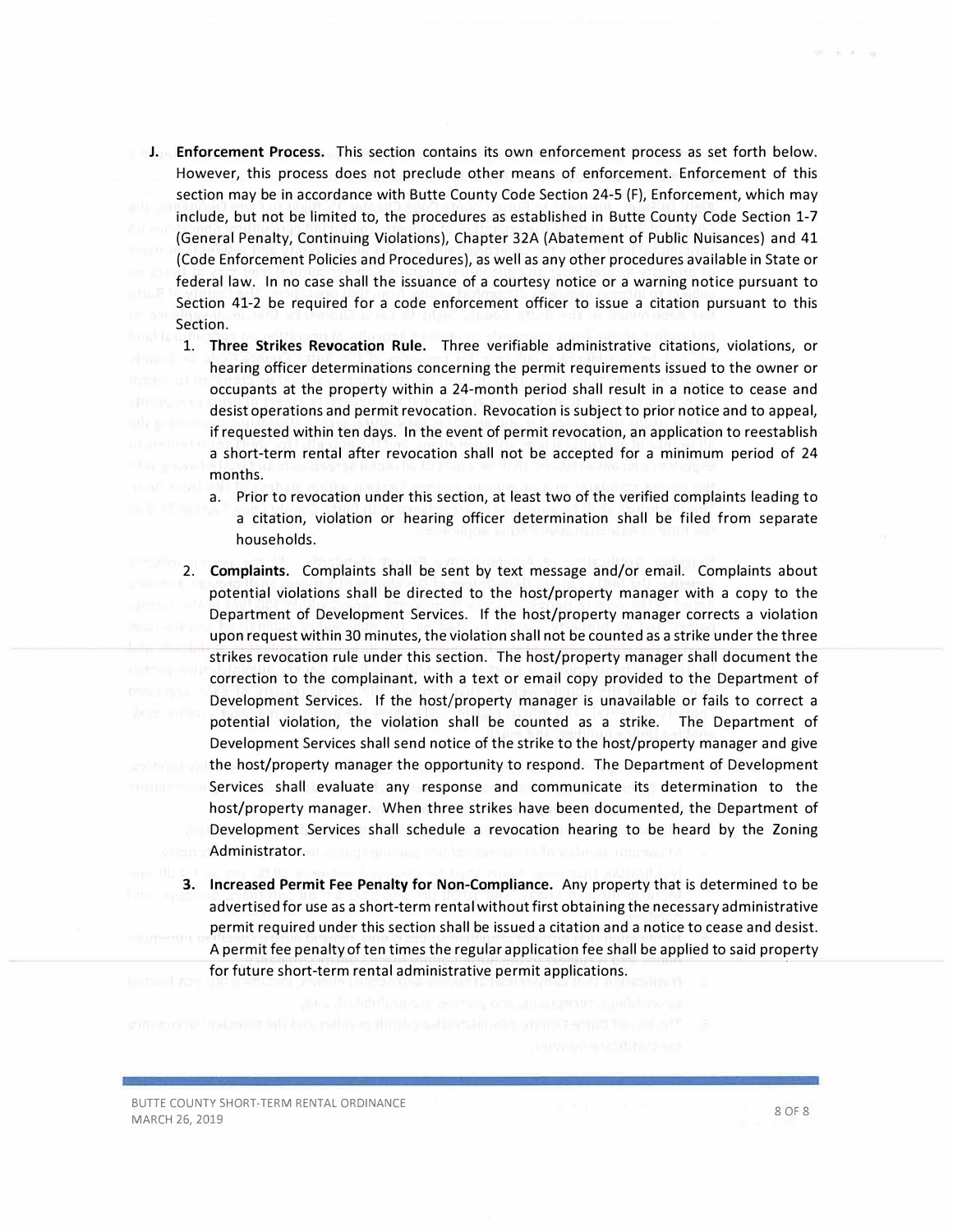| Key<br>P<br>Permitted use, subject to Zoning Clearance                 |                          | Zone                         |                                 |
|------------------------------------------------------------------------|--------------------------|------------------------------|---------------------------------|
| Administrative Permit required<br>A                                    |                          |                              |                                 |
| Minor Use Permit required<br>М<br>Conditional Use Permit required<br>С |                          |                              |                                 |
| Use not allowed<br>$\overline{\phantom{0}}$                            | AG                       | AS                           | <b>Applicable Regulations</b>   |
| <b>Agricultural Uses</b>                                               |                          |                              |                                 |
| <b>Agricultural Processing</b>                                         | P                        | $\mathbf{P}$                 |                                 |
| Animal Grazing                                                         | $\mathbf{P}$             | $\mathbf{P}$                 |                                 |
| Animal Processing                                                      | $\mathcal{C}$            | $\mathsf{C}$                 |                                 |
| Animal Processing, Custom                                              | $\mathbf{P}$             | $\mathbf{P}$                 |                                 |
| Crop Cultivation                                                       | $\mathbf{P}$             | $\mathbf{P}$                 |                                 |
| Feed Store                                                             | $\mathcal{C}$            | $\mathbf{P}$                 |                                 |
| <b>Intensive Animal Operations</b>                                     | $\mathcal{C}$            | $\mathsf{C}$                 |                                 |
| Stables, Commercial                                                    | $\mathcal{C}$            | $\mathcal{C}$                |                                 |
| Stables, Private                                                       | P[3]                     | P[3]                         |                                 |
| Stables, Semiprivate                                                   | P[3]                     | P[3]                         |                                 |
| <b>Natural Resource Uses</b>                                           |                          |                              |                                 |
| Forestry and Logging                                                   | $\mathbf{P}$             | $\overline{a}$               |                                 |
| Mining and Surface Mining Operations                                   | C                        | C                            | Chapter 13 Butte County<br>Code |
| Oil and Gas Extraction, including reinjection wells for natural gas    | $\mathcal{C}$            | $\mathcal{C}$                |                                 |
| Oil and Gas Extraction, storage or disposal of Well Stimulation        | $\overline{a}$           | $\overline{a}$               | Section 24-167.1                |
| Byproducts<br>Timber Processing                                        | $\overline{a}$           | $\overline{a}$               |                                 |
| <b>Residential Uses</b>                                                |                          |                              |                                 |
| Agricultural Worker Housing Center                                     | C[3]                     | $\overline{\phantom{a}}$     | Section 24-14 (G)               |
| Caretaker Quarters                                                     | $\centerdot$             | A[3]                         |                                 |
| Duplex Home                                                            | $\overline{a}$           | $\blacksquare$               |                                 |
| Home Occupations - Major                                               | М                        |                              | Section 24-162                  |
| Home Occupations - Minor                                               | А                        |                              | Section 24-162                  |
| Live/Work Unit                                                         | $\overline{a}$           | $\qquad \qquad \blacksquare$ |                                 |
| Mobile Home Park                                                       | $\qquad \qquad -$        | $\qquad \qquad \blacksquare$ |                                 |
| Multiple-Family Dwelling                                               | $\overline{\phantom{0}}$ | $\blacksquare$               |                                 |
| Residential Care Homes, Large                                          | $\overline{\phantom{m}}$ | $\overline{a}$               |                                 |
| Residential Care Homes, Small                                          | P                        | $\blacksquare$               |                                 |
| Second Units and Accessory Dwelling Units                              | P[4]                     | $\overline{\phantom{a}}$     | Section 24-172                  |
| Single-Family Home                                                     | P[4]                     | $\overline{\phantom{a}}$     |                                 |

TABLE 24-13-1 PERMITTED LAND USES IN THE AGRICULTURE ZONES [1] [2]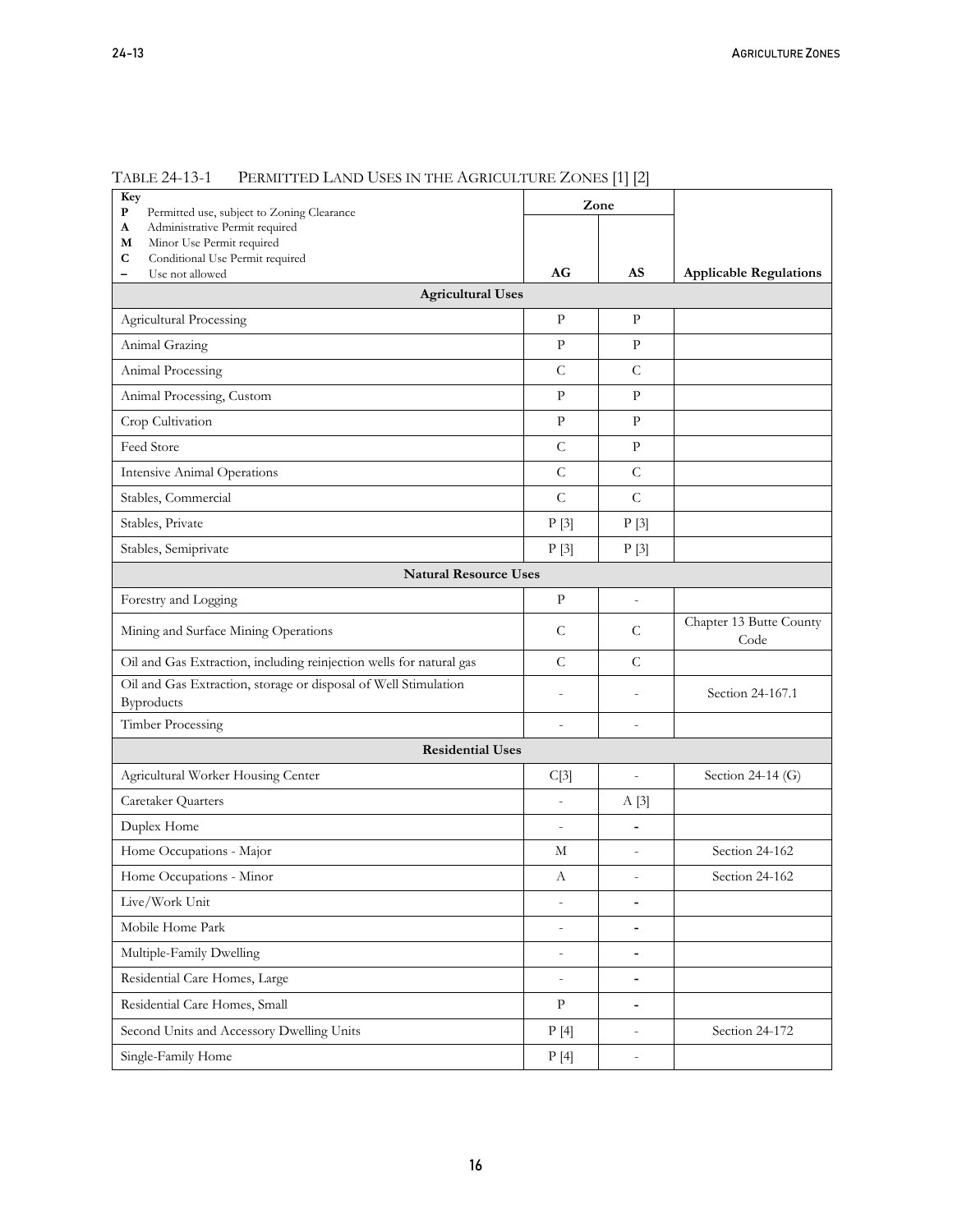**P** Permitted use, subject to Zoning Clearance

**Key** 

**Zone** 

Τ

| Administrative Permit required<br>A<br>Minor Use Permit required<br>M               |                          |                          |                               |
|-------------------------------------------------------------------------------------|--------------------------|--------------------------|-------------------------------|
| C<br>Conditional Use Permit required<br>Use not allowed<br>$\overline{\phantom{0}}$ | AG                       | AS                       | <b>Applicable Regulations</b> |
| Short-Term Rental                                                                   | $\Delta$                 | Ξ                        | Section 24-172.1              |
| <b>Community Uses</b>                                                               |                          |                          |                               |
| Cemeteries, Private                                                                 | $\frac{1}{2}$            | $\overline{a}$           |                               |
| Cemeteries, Public                                                                  | $\overline{\phantom{m}}$ | $\overline{a}$           |                               |
| Child Care Center                                                                   | $\frac{1}{2}$            | $\overline{a}$           |                               |
| Child Day Care, Large                                                               | $\overline{a}$           | $\overline{a}$           |                               |
| Child Day Care, Small                                                               | P[3]                     | $\overline{a}$           | Section 24-159                |
| Clubs, Lodges and Private Meeting Halls                                             | $M$ [5]                  | M[5]                     |                               |
| Community Centers                                                                   | $\overline{\phantom{a}}$ | $\centerdot$             |                               |
| Correctional Institutions and Facilities                                            | $\overline{\phantom{a}}$ | $\qquad \qquad -$        |                               |
| Cultural Institutions                                                               | $\mathsf{C}$             | $\overline{a}$           |                               |
| <b>Emergency Shelter</b>                                                            | $\frac{1}{2}$            | $\overline{a}$           |                               |
| Golf Courses and Country Clubs                                                      | $\frac{1}{2}$            | $\overline{a}$           |                               |
| Hospital                                                                            | $\overline{\phantom{m}}$ | $\overline{a}$           |                               |
| Office, Governmental                                                                | $\overline{\phantom{m}}$ | $\overline{a}$           |                               |
| Outdoor Education                                                                   | $\mathbf{P}$             | $\overline{\phantom{a}}$ |                               |
| Parks and Recreational Facilities                                                   | $\mathsf{C}$             | $\mathcal{C}$            |                               |
| Public Safety Facilities                                                            | $\mathcal{C}$            | $\mathcal{C}$            |                               |
| Religious Facilities                                                                | $\mathcal{C}$            | $\mathcal{C}$            |                               |
| Schools, Public and Private                                                         | $\overline{\phantom{a}}$ | $\centerdot$             |                               |
| Water Ski Lakes                                                                     | $\overline{a}$           | $\overline{a}$           |                               |
| <b>Commercial Uses</b>                                                              |                          |                          |                               |
| <b>Adult Businesses</b>                                                             | $\frac{1}{2}$            | $\overline{a}$           |                               |
| Agricultural Product Sales, Off-Site                                                | М                        | М                        |                               |
| Agricultural Product Sales, On-Site                                                 | $\mathbf{P}$             | $\mathbf{P}$             |                               |
| Agricultural Support Services, General                                              | $\frac{1}{2}$            | $\mathsf C$              |                               |
| Agricultural Support Services, Light                                                | $\overline{\phantom{a}}$ | ${\bf p}$                |                               |
| Animal Services                                                                     | C[7]                     | $\mathsf C$              | Section 24-158                |
| Animal Processing, Limited                                                          | $\Box$                   | $\overline{a}$           |                               |
| Bars, Nightclubs and Lounges                                                        | $\overline{\phantom{a}}$ | $\centerdot$             |                               |
| Bed and Breakfast                                                                   | М                        | $\overline{\phantom{m}}$ |                               |
| Commercial Recreation, Indoor                                                       | $\overline{\phantom{a}}$ | $\overline{a}$           |                               |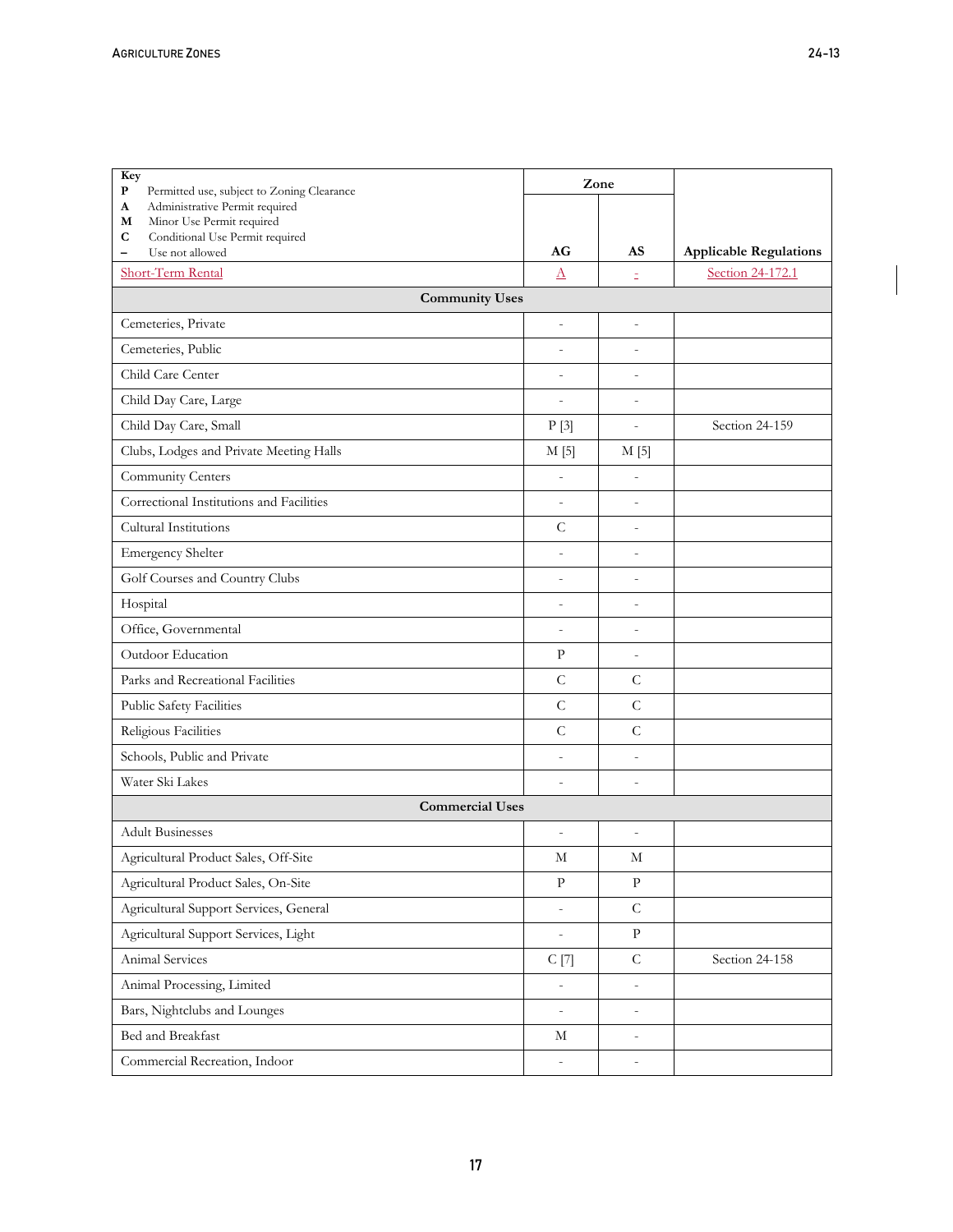uses that do not detract from the area's value for habitat, open space, or research. The minimum permitted parcel size in the RC zone is 40 acres. The RC zone allows for one single-family home per parcel. The RC zone implements the Resource Conservation land use designation in the General Plan. Mining may be considered by a Mining Permit in this zone when it will result in an improvement or no degradation of the habitat area as the end use pursuant to the Surface Mining and Reclamation Act.

#### **24-16 Land Use Regulations for Natural Resource Zones**

**A. Permitted Uses.** Table 24-16-1 (Permitted Land Uses in the Natural Resource Zones) identifies land uses permitted in the natural resource zones.

| Key<br>${\bf P}$                                                                                                                                                                                                     |                          | Zone                     |                          |                           |
|----------------------------------------------------------------------------------------------------------------------------------------------------------------------------------------------------------------------|--------------------------|--------------------------|--------------------------|---------------------------|
| Permitted use, subject to Zoning Clearance<br>Administrative Permit required<br>A<br>Minor Use Permit required<br>M<br>Conditional Use Permit required<br>$\mathbf C$<br>Use not allowed<br>$\overline{\phantom{0}}$ | <b>TM</b>                | <b>TPZ</b>               | RC                       | Applicable<br>Regulations |
| <b>Agricultural Uses</b>                                                                                                                                                                                             |                          |                          |                          |                           |
| <b>Agricultural Processing</b>                                                                                                                                                                                       | $\mathbf{p}$             | M                        | $\overline{a}$           |                           |
| Animal Grazing                                                                                                                                                                                                       | $\mathbf{p}$             | $\mathbf{p}$             | $\mathbf{P}$             |                           |
| Animal Processing                                                                                                                                                                                                    | $\overline{a}$           |                          |                          |                           |
| Animal Processing, Custom                                                                                                                                                                                            | P                        | P                        | $\overline{a}$           |                           |
| Crop Cultivation                                                                                                                                                                                                     | $\mathbf{p}$             | $\mathbf{p}$             | $\overline{a}$           |                           |
| Feed Store                                                                                                                                                                                                           | $\centerdot$             | $\overline{\phantom{a}}$ | $\overline{a}$           |                           |
| <b>Intensive Animal Operations</b>                                                                                                                                                                                   | $\overline{\phantom{a}}$ | $\overline{\phantom{a}}$ | $\overline{a}$           |                           |
| Stables, Commercial                                                                                                                                                                                                  | $\mathsf C$              | $\overline{\phantom{a}}$ | $\overline{a}$           |                           |
| Stables, Private                                                                                                                                                                                                     | $\mathbf{P}$             | $\mathbf{P}$             | $\mathbf{P}$             |                           |
| Stables, Semiprivate                                                                                                                                                                                                 | $\mathbf{p}$             | M[4]                     | $\overline{\phantom{a}}$ |                           |
| <b>Natural Resource Uses</b>                                                                                                                                                                                         |                          |                          |                          |                           |
| Forestry and Logging                                                                                                                                                                                                 | $\mathbf{p}$             | $\mathbf{p}$             | $\overline{a}$           |                           |
| Mining and Surface Mining Operations                                                                                                                                                                                 | $\mathcal{C}$            | C[4]                     | $\mathcal{C}$            |                           |
| Oil and Gas Extraction, including reinjection wells for natural gas                                                                                                                                                  | $\mathsf C$              | C[4]                     | $\overline{a}$           |                           |
| Oil and Gas Extraction, storage or disposal of Well Stimulation<br>Byproducts                                                                                                                                        | $\overline{a}$           | $\overline{a}$           | $\overline{a}$           | Section 24-167.1          |
| <b>Timber Processing</b>                                                                                                                                                                                             | $\mathbf{P}$             | $\mathbf{P}$             | $\overline{a}$           |                           |
| <b>Residential Uses</b>                                                                                                                                                                                              |                          |                          |                          |                           |
| Agricultural Worker Housing Center                                                                                                                                                                                   | $\overline{\phantom{a}}$ | $\overline{\phantom{a}}$ | $\overline{a}$           |                           |
| Caretaker Quarters                                                                                                                                                                                                   | $\overline{a}$           | $\overline{a}$           | ÷,                       |                           |
| Duplex Home                                                                                                                                                                                                          | $\overline{a}$           |                          | ÷,                       |                           |
| Home Occupations - Major                                                                                                                                                                                             | M                        | M[4]                     | M                        | Section 24-162            |

TABLE 24-16-1 PERMITTED LAND USES IN THE NATURAL RESOURCE ZONES [1] [2]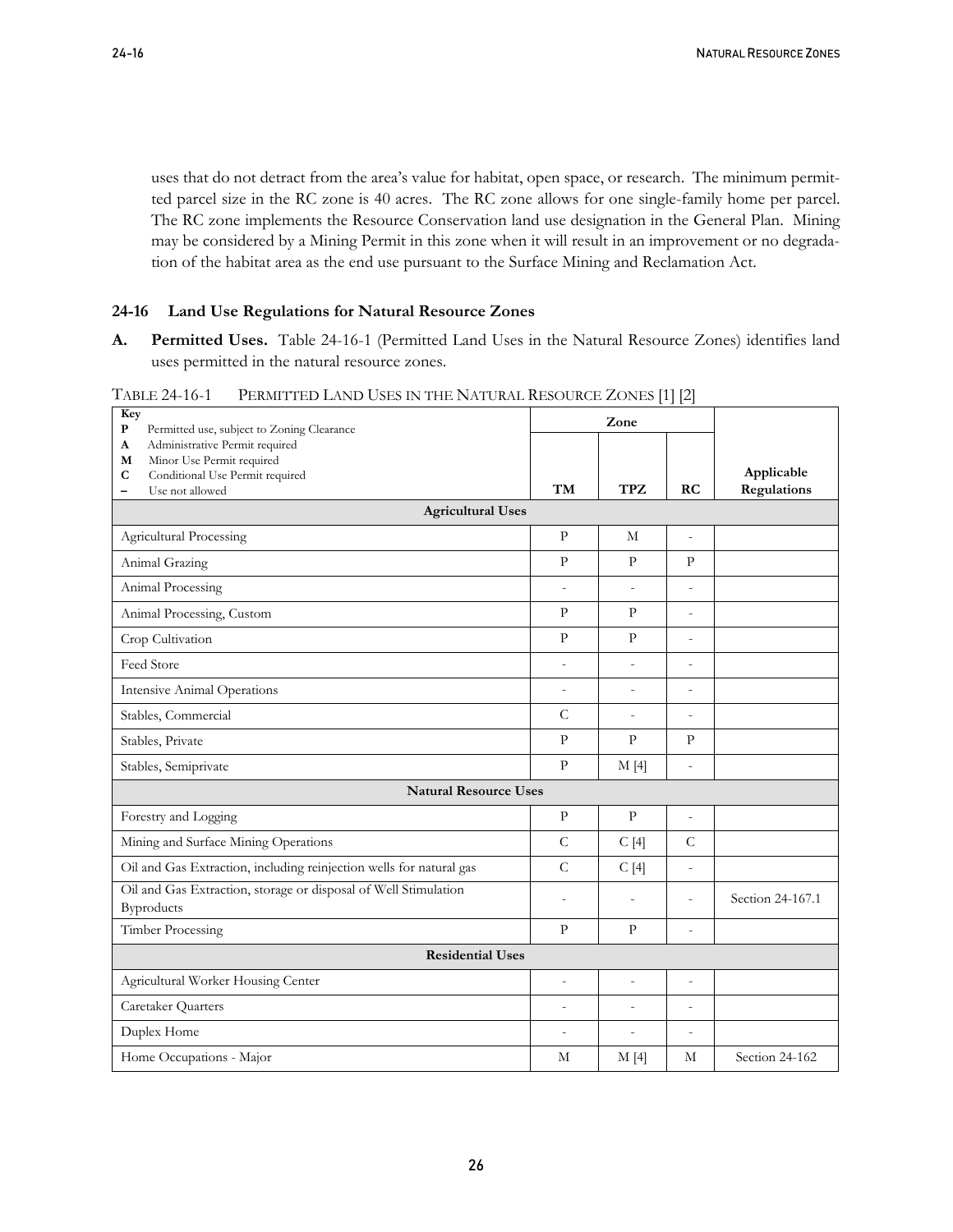| Key<br>${\bf P}$<br>Permitted use, subject to Zoning Clearance         |                          | Zone                     |                          |                  |
|------------------------------------------------------------------------|--------------------------|--------------------------|--------------------------|------------------|
| Administrative Permit required<br>A                                    |                          |                          |                          |                  |
| M<br>Minor Use Permit required<br>Conditional Use Permit required<br>С |                          |                          |                          | Applicable       |
| Use not allowed<br>$\qquad \qquad -$                                   | TМ                       | TPZ                      | RC                       | Regulations      |
| Home Occupations - Minor                                               | А                        | A[4]                     | А                        | Section 24-162   |
| Live/Work Unit                                                         | $\overline{a}$           | $\overline{a}$           | $\overline{a}$           |                  |
| Mobile Home Park                                                       | $\overline{a}$           | $\overline{a}$           | $\overline{a}$           |                  |
| Multiple-Family Dwelling                                               | $\overline{a}$           | $\overline{a}$           | $\overline{a}$           |                  |
| Residential Care, Large                                                | $\overline{\phantom{a}}$ | $\overline{\phantom{0}}$ | $\overline{a}$           |                  |
| Residential Care Homes, Small                                          | P                        | $\mathbf{P}$             | $\mathbf{P}$             |                  |
| Second Units and Accessory Dwelling Units                              | $\overline{a}$           | $\overline{a}$           | $\overline{a}$           |                  |
| Single-Family Home                                                     | $\mathbf{P}$             | $\mathbf{P}$             | $\mathbf{P}$             |                  |
| Short-Term Rental                                                      | $\Delta$                 | Ξ                        | Ξ                        | Section 24-172.1 |
| <b>Community Uses</b>                                                  |                          |                          |                          |                  |
| Cemeteries, Private                                                    | $\mathsf{C}$             | C[4][5]                  | $\overline{a}$           |                  |
| Cemeteries, Public                                                     | М                        | M [4] [5]                | $\centerdot$             |                  |
| Child Care Center                                                      | $\overline{\phantom{a}}$ | $\overline{a}$           | $\overline{a}$           |                  |
| Child Day Care, Large                                                  | $\overline{a}$           | $\overline{a}$           | $\overline{a}$           |                  |
| Child Day Care, Small                                                  | $\mathbf{P}$             | $\mathbf{P}$             | P                        |                  |
| Clubs, Lodges and Private Meeting Halls                                | $\overline{\phantom{a}}$ | P[5]                     | $\overline{\phantom{m}}$ |                  |
| Community Centers                                                      | $\overline{\phantom{a}}$ | $\overline{a}$           | $\overline{a}$           |                  |
| Correctional Institutions and Facilities                               | $\overline{\phantom{a}}$ | $\overline{a}$           | $\overline{a}$           |                  |
| Cultural Institutions                                                  | $\overline{\phantom{a}}$ | $\overline{a}$           | $\overline{a}$           |                  |
| <b>Emergency Shelter</b>                                               | $\overline{a}$           | $\overline{a}$           | $\overline{a}$           |                  |
| Golf Courses and Country Clubs                                         | $\overline{\phantom{a}}$ | $\overline{a}$           | $\frac{1}{2}$            |                  |
| Hospital                                                               | $\frac{1}{2}$            | $\overline{a}$           | $\overline{a}$           |                  |
| Medical Office and Clinic                                              | $\overline{\phantom{a}}$ | $\overline{a}$           | $\frac{1}{2}$            |                  |
| Office, Governmental                                                   | $\qquad \qquad -$        | $\overline{a}$           | $\overline{a}$           |                  |
| Outdoor Education                                                      | $\mathbf{P}$             | $\mathbf{P}$             | $\mathbf{P}$             |                  |
| Parks and Recreational Facilities                                      | $\mathsf{C}$             | C[4]                     | C[3]                     |                  |
| Public Safety Facilities                                               | $\mathsf{C}$             | C[4][5]                  | $\overline{a}$           |                  |
| Religious Facilities                                                   | $\mathsf C$              |                          |                          |                  |
| Schools, Public and Private                                            | $\mathsf{C}$             | $\overline{\phantom{a}}$ | $\overline{\phantom{a}}$ |                  |
| Water Ski Lakes                                                        |                          |                          |                          |                  |
| <b>Commercial Uses</b>                                                 |                          |                          |                          |                  |
| <b>Adult Businesses</b>                                                | $\overline{\phantom{a}}$ | $\overline{\phantom{0}}$ | $\overline{\phantom{0}}$ |                  |
| Agricultural Product Sales, On-Site                                    | $\overline{\phantom{a}}$ | $\overline{\phantom{a}}$ | $\overline{\phantom{a}}$ |                  |
| Agricultural Product Sales, Off-Site                                   | $\overline{\phantom{0}}$ | $\overline{\phantom{0}}$ | $\centerdot$             |                  |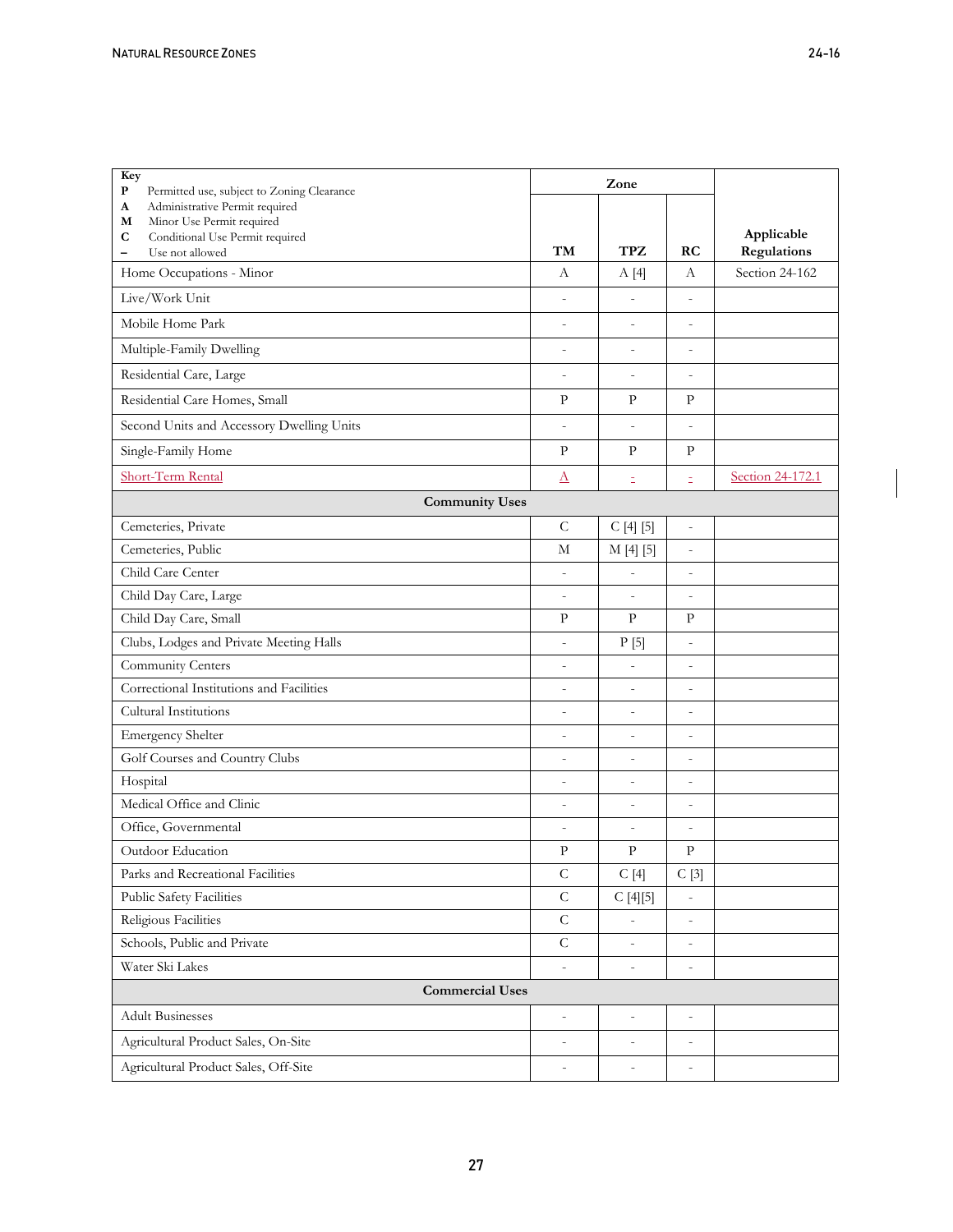| Key<br>P<br>Permitted use, subject to                                                                                                |                          |                          |                              |                  |                                        | Zone                     |                              |                          |                          |                        |                          |                                          |
|--------------------------------------------------------------------------------------------------------------------------------------|--------------------------|--------------------------|------------------------------|------------------|----------------------------------------|--------------------------|------------------------------|--------------------------|--------------------------|------------------------|--------------------------|------------------------------------------|
| Zoning Clearance<br>Administrative Permit<br>A<br>required<br>M Minor Use Permit required<br>Conditional Use Permit<br>C<br>required |                          |                          |                              |                  |                                        |                          |                              |                          |                          |                        |                          | Applicable                               |
| Use not allowed                                                                                                                      | <b>FR</b>                | <b>FCR</b>               | RR                           | <b>RCR</b>       | <b>VLDR</b><br><b>Agriculture Uses</b> |                          |                              |                          |                          |                        |                          | VLDCR LDR MDR MHDR HDR VHDR  Regulations |
| <b>Agricultural Processing</b>                                                                                                       | $\overline{a}$           | $\overline{a}$           | $\overline{a}$               | $\overline{a}$   |                                        |                          | $\overline{a}$               | $\overline{a}$           |                          | $\overline{a}$         |                          |                                          |
| Animal Grazing                                                                                                                       | $\mathbf{P}$             | $\mathbf{P}$             | $\mathbf{P}$                 | $\mathbf{P}$     | $\, {\bf p}$<br>$[15]$                 | $\mathbf{p}$<br>$[15]$   | $\rm{P}$<br>$[15]$           | $\mathbf{P}$<br>$[15]$   | $\rm{P}$<br>$[15]$       | $\mathbf{P}$<br>$[15]$ | $\mathbf{P}$<br>$[15]$   | Section<br>24-158                        |
| Animal Processing                                                                                                                    | $\overline{a}$           | $\overline{a}$           | $\overline{\phantom{m}}$     | $\overline{a}$   | $\frac{1}{2}$                          | $\overline{a}$           | $\overline{a}$               | $\overline{a}$           | $\overline{a}$           | $\overline{a}$         | $\overline{a}$           |                                          |
| Animal Processing, Custom                                                                                                            | P                        | $\mathbf{P}$             | $\mathbf{P}$                 | ${\bf p}$        | $\overline{\phantom{m}}$               | $\overline{a}$           | $\overline{a}$               | $\overline{a}$           | $\overline{a}$           | $\overline{a}$         | $\overline{\phantom{m}}$ |                                          |
| Feed Store                                                                                                                           | $\overline{a}$           | $\overline{a}$           | $\overline{a}$               | $\overline{a}$   | $\overline{a}$                         | $\overline{a}$           | $\overline{a}$               | $\overline{a}$           | $\overline{a}$           | $\overline{a}$         | L,                       |                                          |
| Crop Cultivation                                                                                                                     | $\mathbf{P}$             | $\mathbf{P}$             | $\mathbf{P}$                 | $\mathbf{P}$     | $\overline{P}$<br>$[15]$               | $\overline{P}$<br>$[15]$ | $\overline{P}$<br>$[15]$     | $\overline{P}$<br>$[15]$ | $\overline{P}$<br>$[15]$ | $\mathbf{P}$<br>$[15]$ | $\mathbf{P}$<br>$[15]$   |                                          |
| Intensive Animal Opera-<br>tions                                                                                                     | $\overline{a}$           | $\overline{\phantom{a}}$ | $\overline{a}$               | $\overline{a}$   | $\frac{1}{2}$                          | $\overline{a}$           | $\overline{a}$               | $\overline{a}$           | $\overline{a}$           | $\overline{a}$         | $\overline{a}$           |                                          |
| Stables, Commercial                                                                                                                  | C[3]                     | C[3]                     | C[3]                         | C[3]             | $\overline{\phantom{0}}$               | L,                       | $\qquad \qquad \blacksquare$ | $\overline{a}$           | $\overline{a}$           | $\overline{a}$         | $\overline{\phantom{a}}$ |                                          |
| Stables, Private                                                                                                                     | $\mathbf{P}$             | $\rm P$                  | $\mathbf{P}$                 | $\mathbf{P}$     | $\rm P$                                | $\mathbf{P}$             | M<br>$[14]$                  | $\mathbf M$<br>$[14]$    | M<br>$[14]$              | $\mathbf M$<br>$[14]$  | $\mathbf M$<br>$[14]$    |                                          |
| Stables, Semiprivate                                                                                                                 | P[3]                     | P[3]                     | P[3]                         | P[3]             | M[3]                                   | M                        | $\overline{a}$               | $\overline{a}$           | $\overline{a}$           | $\overline{a}$         | $\overline{\phantom{a}}$ |                                          |
|                                                                                                                                      |                          |                          |                              |                  | <b>Natural Resource Uses</b>           |                          |                              |                          |                          |                        |                          |                                          |
| Forestry and Logging                                                                                                                 | $\mathbf{P}$             | $\rm{P}$                 | $\overline{a}$               | L,               | Ĭ.                                     | $\overline{a}$           | $\overline{a}$               | $\overline{a}$           | L,                       | ÷                      | L,                       |                                          |
| Mining and Surface Mining<br>Operations                                                                                              | C[4]                     | C[4]                     | $\qquad \qquad \blacksquare$ | $\overline{a}$   | $\overline{\phantom{a}}$               | $\overline{a}$           | $\qquad \qquad -$            | $\overline{a}$           | $\overline{a}$           | $\overline{a}$         | $\overline{a}$           |                                          |
| Oil and Gas Extraction,<br>including reinjection wells<br>for natural gas                                                            | $\overline{a}$           | ÷                        | $\overline{a}$               |                  |                                        | $\overline{a}$           | $\overline{\phantom{0}}$     | $\overline{a}$           | Ĭ.                       | $\overline{a}$         | $\overline{a}$           |                                          |
| Oil and Gas Extraction,<br>storage or disposal of Well<br>Stimulation Byproducts                                                     | $\overline{a}$           |                          | $\overline{a}$               |                  |                                        | $\overline{a}$           | $\qquad \qquad \blacksquare$ | $\overline{a}$           | $\overline{a}$           | $\overline{a}$         | $\overline{a}$           | Section<br>24-167.1                      |
| <b>Timber Processing</b>                                                                                                             | $\overline{a}$           | ٠                        | $\overline{a}$               |                  |                                        | $\overline{a}$           | $\overline{a}$               |                          |                          | L,                     | $\overline{a}$           |                                          |
|                                                                                                                                      |                          |                          |                              |                  | <b>Residential Uses</b>                |                          |                              |                          |                          |                        |                          |                                          |
| Agricultural Worker<br>Housing Center                                                                                                | $\overline{\phantom{0}}$ | ÷                        | $\frac{1}{2}$                | $\blacksquare$   | $\bar{\phantom{a}}$                    | $\qquad \qquad -$        | $\frac{1}{2}$                | $\frac{1}{2}$            | $\overline{\phantom{0}}$ | $\overline{a}$         | $\overline{\phantom{a}}$ |                                          |
| Caretaker Quarters                                                                                                                   | $\overline{\phantom{0}}$ | ÷,                       | $\overline{\phantom{a}}$     | L,               | $\overline{\phantom{0}}$               | $\frac{1}{2}$            | $\overline{\phantom{0}}$     | $\frac{1}{2}$            | $\overline{a}$           | $\overline{a}$         | $\overline{\phantom{a}}$ |                                          |
| Duplex Homes                                                                                                                         | $\frac{1}{2}$            |                          | $\overline{\phantom{0}}$     | ä,               | $\overline{\phantom{a}}$               | $\overline{\phantom{a}}$ | $\overline{\phantom{a}}$     | $\overline{\phantom{0}}$ | $\rm P$                  | $\rm P$                | $\rm P$                  |                                          |
| Home Occupations -<br>Major                                                                                                          | $\mathbf M$              | $\mathbf M$              | М                            | $\mathbf M$      | $\mathbf M$                            | $_{\rm M}$               | M                            | М                        | $\mathbf M$              | $\mathbf M$            | М                        | Section<br>24-162                        |
| Home Occupations -<br>Minor                                                                                                          | $\bf{A}$                 | $\boldsymbol{A}$         | $\boldsymbol{A}$             | $\boldsymbol{A}$ | $\boldsymbol{A}$                       | $\mathbf{A}$             | $\boldsymbol{A}$             | А                        | $\boldsymbol{A}$         | $\boldsymbol{A}$       | А                        | Section<br>24-162                        |
| Live/Work Unit                                                                                                                       | $\overline{\phantom{a}}$ | $\frac{1}{2}$            | $\bar{\phantom{a}}$          | $\frac{1}{2}$    | $\overline{\phantom{a}}$               | $\overline{\phantom{a}}$ | $\frac{1}{2}$                | $\overline{\phantom{0}}$ | $\bar{\phantom{a}}$      | $\overline{a}$         | $\overline{a}$           |                                          |

TABLE 24-19-1 PERMITTED LAND USES IN THE RESIDENTIAL ZONES [1] [2]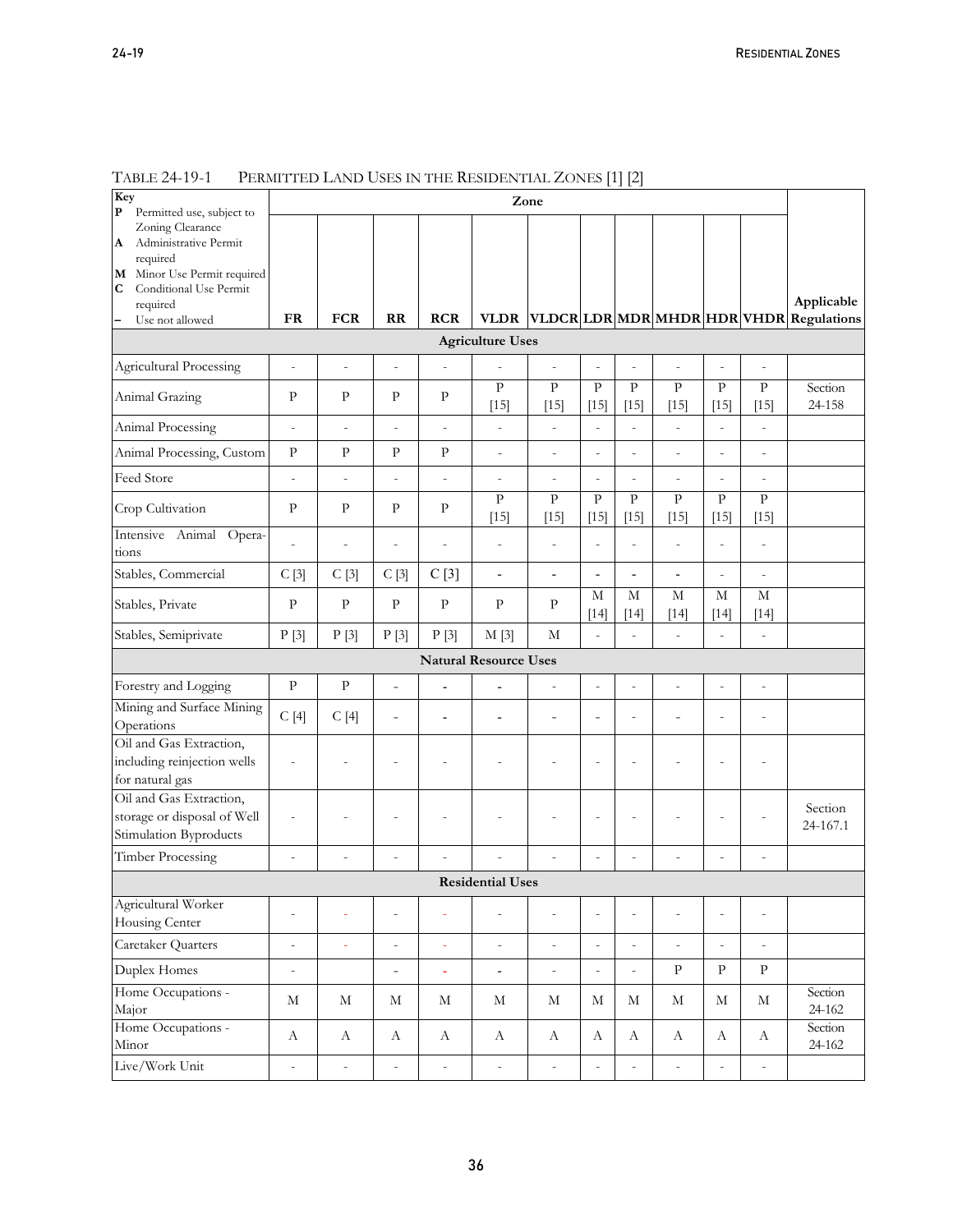| Key<br>$\mathbf{P}$<br>Permitted use, subject to                                                                      |                          |                          |                          |                          |                          | Zone                     |                          |                          |                          |                          |                          |                                                  |
|-----------------------------------------------------------------------------------------------------------------------|--------------------------|--------------------------|--------------------------|--------------------------|--------------------------|--------------------------|--------------------------|--------------------------|--------------------------|--------------------------|--------------------------|--------------------------------------------------|
| Zoning Clearance<br>A Administrative Permit<br>required<br>M Minor Use Permit required<br>С<br>Conditional Use Permit |                          |                          |                          |                          |                          |                          |                          |                          |                          |                          |                          |                                                  |
| required<br>Use not allowed<br>$\overline{\phantom{0}}$                                                               | <b>FR</b>                | <b>FCR</b>               | RR                       | <b>RCR</b>               | <b>VLDR</b>              |                          |                          |                          |                          |                          |                          | Applicable<br>VLDCRLDRMDRMHDRHDRVHDR Regulations |
| Mobile Home Park                                                                                                      | $\frac{1}{2}$            | L,                       | $\overline{a}$           | ÷,                       | $\overline{a}$           | $\overline{a}$           | $\overline{a}$           | $\overline{a}$           | $\mathsf C$              | $\overline{C}$           | $\mathsf C$              | Section<br>24-167                                |
| Multiple-Family Dwelling                                                                                              | $\overline{a}$           | $\equiv$                 | $\overline{a}$           | ÷,                       | $\overline{a}$           | $\overline{a}$           | $\overline{a}$           | $\overline{a}$           | $\mathbf{p}$             | $\mathbf{P}$             | $\mathbf{P}$             |                                                  |
| Residential Care Homes,<br>Large                                                                                      | $\overline{a}$           | $\overline{\phantom{0}}$ | $\overline{\phantom{a}}$ | $\overline{\phantom{a}}$ | M                        | $\overline{a}$           | M                        | M                        | $\mathbf M$              | $\mathbf M$              | M                        |                                                  |
| Residential Care Homes,<br>Small                                                                                      | $\mathbf{p}$             | $\mathbf{P}$             | P                        | ${\bf P}$                | $\mathbf{P}$             | ${\bf P}$                | $\mathbf{P}$             | $\mathbf{p}$             | $\mathbf{p}$             | $\mathbf{P}$             | $\mathbf{P}$             |                                                  |
| Second Units and<br><b>Accessory Dwelling Units</b>                                                                   | $\mathbf{P}$             | $\mathbf{p}$             | $\mathbf{P}$             | $\mathbf{P}$             | $\mathbf{P}$             | $\mathbf{P}$             | $\mathbf{P}$             | $\mathbf{p}$             | $\mathbf{P}$             | $\mathbf{P}$             | $\mathbf{P}$             | Section<br>24-172                                |
| Single-Family Home                                                                                                    | P[6]                     | P[6]                     | P[6]                     | P[6]                     | P[6]                     | P[6]                     | $\mathbf{P}$             | $\mathbf{P}$             | $\mathbf{P}$             | $\mathbf{P}$             | $\mathbf{P}$             |                                                  |
| <b>Short-Term Rental</b>                                                                                              | $\Delta$                 | $\Delta$                 | $\Delta$                 | $\Delta$                 | $\Delta$                 | Ξ                        | $\Delta$                 | $\Delta$                 | $\Delta$                 | Ξ                        | Ξ                        | Section 24-<br>172.1                             |
| <b>Community Uses</b>                                                                                                 |                          |                          |                          |                          |                          |                          |                          |                          |                          |                          |                          |                                                  |
| Cemeteries, Private                                                                                                   | $\overline{\phantom{a}}$ | $\overline{\phantom{a}}$ | $\overline{a}$           | $\centerdot$             | $\overline{\phantom{a}}$ | $\frac{1}{2}$            | $\frac{1}{2}$            | $\centerdot$             | $\bar{\phantom{a}}$      | $\overline{\phantom{a}}$ | $\bar{\phantom{a}}$      |                                                  |
| Cemeteries, Public                                                                                                    | $\overline{a}$           | $\overline{\phantom{a}}$ | $\overline{a}$           | $\overline{a}$           | $\overline{\phantom{a}}$ | $\overline{a}$           | $\overline{a}$           | $\frac{1}{2}$            | $\overline{a}$           | $\overline{a}$           | $\overline{a}$           |                                                  |
| Child Care Center                                                                                                     | $\frac{1}{2}$            | $\overline{\phantom{a}}$ | $\overline{\phantom{a}}$ | $\overline{\phantom{a}}$ | $\mathcal{C}$            | $\overline{\phantom{m}}$ | $\mathcal{C}$            | $\mathsf{C}$             | $\mathcal{C}$            | $\mathsf C$              | $\mathsf{C}$             | Section<br>24-159                                |
| Child Day Care, Large                                                                                                 | М                        | М                        | М                        | М                        | М                        | $\overline{a}$           | М                        | М                        | М                        | М                        | М                        | Section<br>24-159                                |
| Child Day Care, Small                                                                                                 | $\mathbf{p}$             | $\mathbf{P}$             | $\mathbf{P}$             | $\mathbf{P}$             | $\mathbf{P}$             | $\mathbf{P}$             | $\mathbf{P}$             | $\mathbf{p}$             | $\mathbf{P}$             | $\mathbf{P}$             | $\mathbf{P}$             | Section<br>24-159                                |
| Clubs, Lodges and Private<br>Meeting Halls                                                                            | $\mathcal{C}$            | $\mathbf C$              | $\mathbf C$              | $\mathbf C$              | $\mathbf C$              | $\overline{a}$           | $\mathcal{C}$            | $\mathbf C$              | $\mathbf C$              | $\mathsf C$              | $\mathcal{C}$            |                                                  |
| Community Centers                                                                                                     | $\overline{C}$           | $\mathbf C$              | $\mathbf C$              | $\mathbf C$              | $\mathbf C$              | $\overline{a}$           | $\mathbf C$              | $\mathbf C$              | $\mathbf C$              | $\overline{C}$           | $\overline{C}$           |                                                  |
| Correctional Institutions<br>and Facilities                                                                           | $\overline{a}$           | $\overline{a}$           | $\overline{a}$           | $\overline{\phantom{m}}$ | $\overline{a}$           | $\overline{a}$           | $\overline{\phantom{m}}$ | $\frac{1}{2}$            | $\overline{a}$           | $\overline{a}$           | $\bar{ }$                |                                                  |
| Cultural Institutions                                                                                                 | $\overline{a}$           | $\overline{a}$           | $\overline{a}$           | $\overline{a}$           | $\overline{a}$           | $\overline{a}$           | $\overline{a}$           | $\overline{a}$           | $\overline{a}$           | $\overline{\phantom{a}}$ | $\overline{a}$           |                                                  |
| <b>Emergency Shelter</b>                                                                                              |                          | $\overline{a}$           | $\overline{a}$           | $\overline{a}$           | $\overline{a}$           | ÷,                       | $\overline{a}$           | $\overline{a}$           |                          | $\overline{a}$           |                          |                                                  |
| Golf Courses and Country<br>Clubs                                                                                     | $\mathsf C$              | $\mathbf C$              | $\mathbf C$              | $\mathsf{C}$             | ${\bf C}$                | $\overline{a}$           | $\overline{\phantom{a}}$ | $\overline{\phantom{a}}$ | $\overline{\phantom{a}}$ | $\overline{a}$           | $\overline{a}$           |                                                  |
| Hospital                                                                                                              | $\overline{\phantom{a}}$ | $\overline{a}$           | $\overline{a}$           | $\overline{a}$           | $\overline{\phantom{a}}$ | $\overline{\phantom{m}}$ | $\overline{\phantom{a}}$ | $\overline{\phantom{a}}$ | $\overline{\phantom{a}}$ | $\frac{1}{2}$            | $\overline{\phantom{a}}$ |                                                  |
| Medical Office and Clinic                                                                                             | C[11]                    | C[11]                    | C[11]                    | C[11]                    | $\mathsf{C}$             | $\overline{a}$           | $\mathsf C$              | $\mathsf{C}$             | $\mathsf C$              | $\mathsf{C}$             | $\mathsf C$              |                                                  |
| Office, Governmental                                                                                                  | $\overline{\phantom{a}}$ | $\bar{\phantom{a}}$      | $\overline{\phantom{a}}$ | $\bar{\phantom{a}}$      | $\overline{\phantom{a}}$ | $\overline{a}$           | $\frac{1}{2}$            | $\overline{\phantom{a}}$ | $\overline{\phantom{0}}$ | $\bar{\phantom{a}}$      | $\bar{\phantom{a}}$      |                                                  |
| Outdoor Education                                                                                                     | $\overline{a}$           | $\overline{\phantom{a}}$ | $\frac{1}{2}$            | $\overline{\phantom{a}}$ | $\overline{\phantom{a}}$ | $\overline{a}$           | $\overline{\phantom{a}}$ | $\frac{1}{2}$            | $\overline{\phantom{0}}$ | $\overline{\phantom{a}}$ | $\overline{\phantom{0}}$ |                                                  |
| Parks and Recreational<br>Facilities                                                                                  | $\mathsf{C}$             | $\mathsf{C}$             | $\mathcal{C}$            | $\mathcal{C}$            | $\mathbf C$              | $\overline{a}$           | $\mathbf C$              | $\mathcal{C}$            | $\mathbf C$              | $\mathsf{C}$             | $\mathsf{C}$             |                                                  |
| Public Safety Facilities                                                                                              | $\mathsf C$              | $\mathsf C$              | ${\bf C}$                | $\mathsf C$              | ${\bf C}$                |                          | $\mathbf C$              | ${\bf C}$                | $\mathbf C$              | $\mathsf C$              | $\mathsf C$              |                                                  |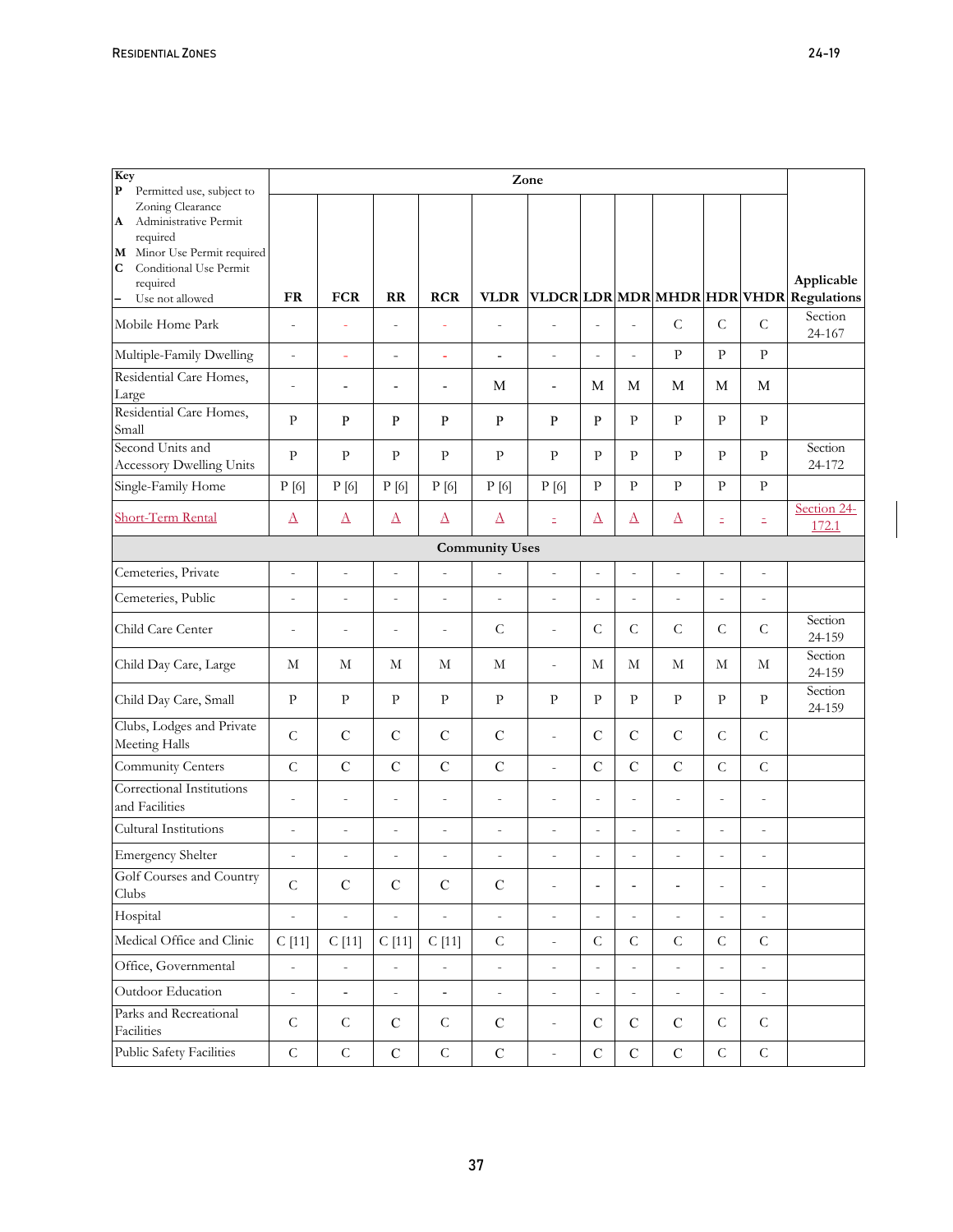- **E. Sports and Entertainment (SE).** The purpose of the SE zone is to allow for sports and entertainment uses, including sports facilities, golf courses, theaters, and amphitheaters, as well as a range of related commercial uses that are compatible with the Sports and Entertainment zone. The related uses may include localized retail, commercial retail, and service establishments. The maximum permitted floor area ratio in the SE zone is 0.4. The SE zone implements the Sports and Entertainment land use designation in the General Plan. The Sports and Entertainment designation was enacted under Butte County Ordinance 3570, where additional information concerning this designation may be found. This designation is unique to several parcels of approximately 100 acres located in Butte Valley near the intersections of Highway 70 and Highway 191 (Clark Road).
- **F. Mixed Use (MU).** The purpose of the MU zone is to allow for a mixture of residential and commercial land uses located close to one another, either within a single building, on the same parcel, or on adjacent parcels. Standards in the MU zone are intended to reduce reliance on the automobile, create pedestrianoriented environments, and support social interaction by allowing residents to work or shop within walking distance to where they live.Permitted commercial uses include general retail, personal services, restaurants, professional offices, and other similar uses. Permitted residential density in the MU zone ranges from a minimum of 6 dwelling units per acre to a maximum of 20 dwelling units per acre. The maximum permitted floor area ratio in the MU zone ranges from 0.3 to 0.5. The MU zone implements the Mixed Use land use designation in the General Plan.

# **24-22 Land Use Regulations for Commercial and Mixed Use Zones**

**A. Permitted Uses.** Table 24-22-1 (Permitted Land Uses in the Commercial and Mixed Use Zones) identifies land uses permitted in the commercial and mixed use zones.

| Key<br>P<br>Permitted use, subject to Zoning Clearance                                                                                                |                          |                          | Zone                     |                          |                          |                          |                           |  |  |
|-------------------------------------------------------------------------------------------------------------------------------------------------------|--------------------------|--------------------------|--------------------------|--------------------------|--------------------------|--------------------------|---------------------------|--|--|
| Administrative Permit required<br>$\mathbf{A}$<br>$\mathbf C$<br>Conditional Use Permit required<br>Minor Use Permit required<br>M<br>Use not allowed | GC                       | NC                       | CC                       | <b>REC</b>               | <b>SE</b>                | MU                       | Applicable<br>Regulations |  |  |
| <b>Agriculture Uses</b>                                                                                                                               |                          |                          |                          |                          |                          |                          |                           |  |  |
| <b>Agricultural Processing</b>                                                                                                                        | $\overline{a}$           |                          | $\overline{a}$           | $\overline{\phantom{a}}$ | $\overline{\phantom{a}}$ | $\overline{\phantom{a}}$ |                           |  |  |
| Animal Grazing                                                                                                                                        | P[4]                     | P[4]                     | P[4]                     | P[4]                     | P[4]                     | P[4]                     | Section 24-158            |  |  |
| Animal Processing                                                                                                                                     | $\overline{a}$           | $\overline{\phantom{a}}$ | $\overline{a}$           | $\overline{\phantom{a}}$ | $\overline{\phantom{0}}$ | $\overline{\phantom{0}}$ |                           |  |  |
| Animal Processing, Custom                                                                                                                             | $\overline{\phantom{a}}$ | $\overline{\phantom{a}}$ | $\overline{a}$           | $\overline{\phantom{a}}$ | $\overline{\phantom{0}}$ | $\overline{\phantom{a}}$ |                           |  |  |
| Crop Cultivation                                                                                                                                      | P[4]                     | P[4]                     | P[4]                     | P[4]                     | P[4]                     | P[4]                     |                           |  |  |
| Feed Store                                                                                                                                            | $\mathbf{p}$             | P                        | P                        | $\overline{a}$           |                          | $\overline{\phantom{a}}$ |                           |  |  |
| <b>Intensive Animal Operations</b>                                                                                                                    | $\overline{\phantom{a}}$ |                          |                          | $\overline{\phantom{0}}$ |                          |                          |                           |  |  |
| Stables, Commercial                                                                                                                                   | $\overline{\phantom{a}}$ |                          | P                        | C                        |                          | C[4]                     |                           |  |  |
| Stables, Private                                                                                                                                      | $\overline{a}$           | $\overline{\phantom{a}}$ | $\overline{\phantom{a}}$ | $\overline{\phantom{a}}$ | $\overline{\phantom{a}}$ | A[4]                     |                           |  |  |
| Stables, Semiprivate                                                                                                                                  | $\overline{\phantom{a}}$ | $\overline{\phantom{0}}$ | ۰                        | M                        | $\overline{\phantom{a}}$ | A[4]                     |                           |  |  |

TABLE 24-22-1 PERMITTED LAND USES IN THE COMMERCIAL AND MIXED USE ZONES [1] [2]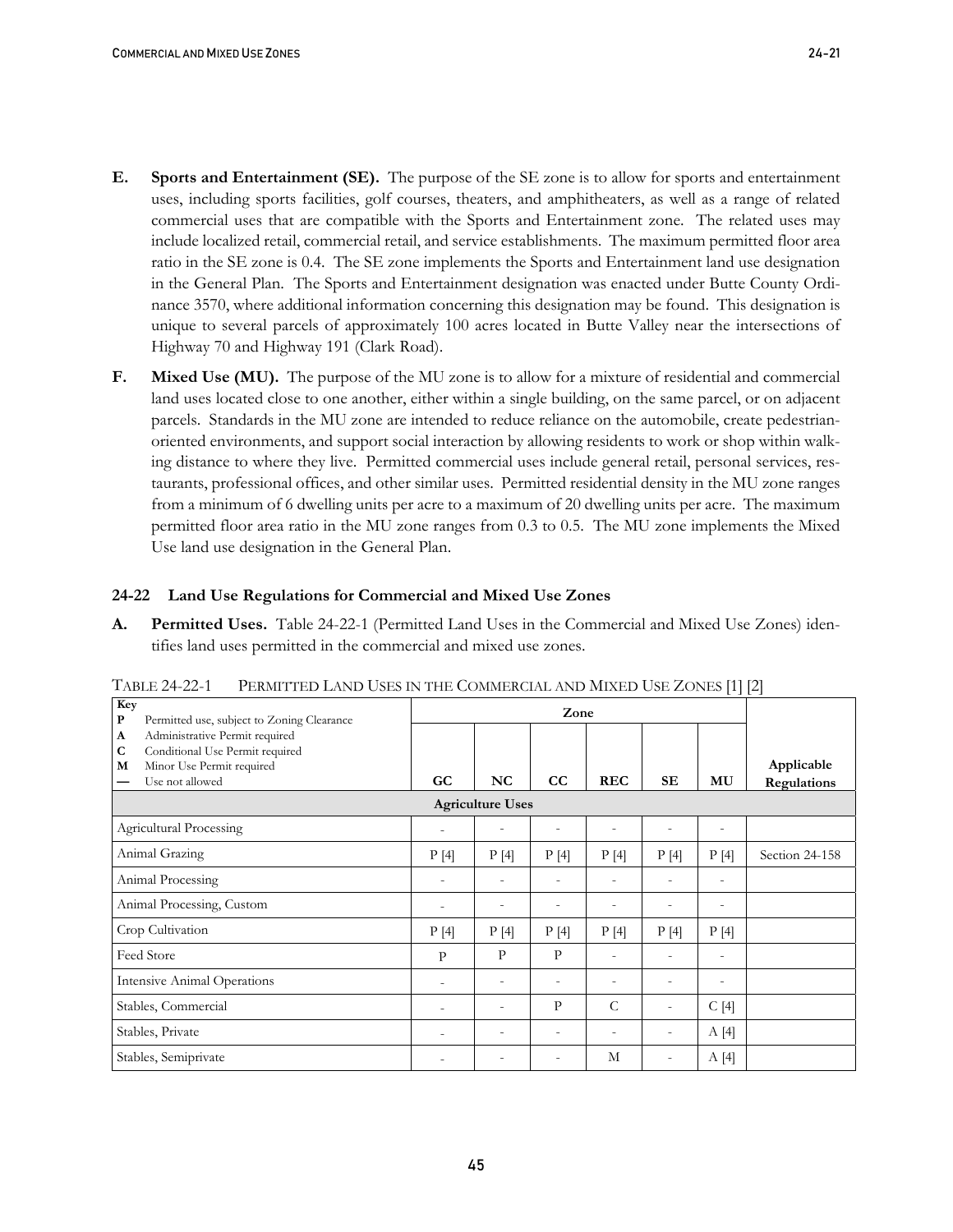| Key<br>${\bf P}$<br>Permitted use, subject to Zoning Clearance         |                          | Zone                     |                          |                          |                          |                |                  |  |  |  |  |
|------------------------------------------------------------------------|--------------------------|--------------------------|--------------------------|--------------------------|--------------------------|----------------|------------------|--|--|--|--|
| Administrative Permit required<br>A                                    |                          |                          |                          |                          |                          |                |                  |  |  |  |  |
| C<br>Conditional Use Permit required<br>Minor Use Permit required<br>M |                          |                          |                          |                          |                          |                | Applicable       |  |  |  |  |
| Use not allowed<br>—                                                   | GC                       | NC                       | $_{\rm CC}$              | <b>REC</b>               | SЕ                       | MU             | Regulations      |  |  |  |  |
| <b>Natural Resource Uses</b>                                           |                          |                          |                          |                          |                          |                |                  |  |  |  |  |
| Forestry and Logging                                                   | $\overline{a}$           | L,                       | $\overline{a}$           | $\overline{a}$           | $\overline{a}$           | $\overline{a}$ |                  |  |  |  |  |
| Mining and Surface Mining Operations                                   | $\overline{a}$           | $\overline{a}$           | $\overline{a}$           | $\overline{a}$           | $\overline{a}$           | $\overline{a}$ |                  |  |  |  |  |
| Oil and Gas Extraction, including reinjection wells                    | $\overline{a}$           | $\overline{a}$           | $\overline{a}$           | $\overline{a}$           | $\overline{a}$           | $\overline{a}$ |                  |  |  |  |  |
| for natural gas<br>Oil and Gas Extraction, storage or disposal of Well |                          |                          |                          |                          |                          |                |                  |  |  |  |  |
| Stimulation Byproducts                                                 | $\overline{a}$           | L,                       | $\overline{a}$           | $\overline{a}$           | $\overline{a}$           | $\overline{a}$ | Section 24-167.1 |  |  |  |  |
| <b>Timber Processing</b>                                               | $\overline{a}$           | $\overline{a}$           | $\overline{\phantom{m}}$ | $\overline{a}$           | $\overline{a}$           | $\overline{a}$ |                  |  |  |  |  |
|                                                                        |                          | <b>Residential Uses</b>  |                          |                          |                          |                |                  |  |  |  |  |
| Agricultural Worker Housing Center                                     |                          | $\overline{a}$           | $\overline{\phantom{a}}$ | $\overline{a}$           | $\overline{a}$           | $\overline{a}$ |                  |  |  |  |  |
| Caretaker Quarters                                                     | M[3]                     | $\qquad \qquad -$        | $\overline{\phantom{a}}$ | P[3]                     | $\frac{1}{2}$            | $\overline{a}$ |                  |  |  |  |  |
| Duplex Home                                                            | $\overline{a}$           | $\overline{a}$           | $\overline{a}$           | $\overline{a}$           | $\overline{a}$           | P              |                  |  |  |  |  |
| Home Occupations - Major                                               | М                        | М                        | М                        | $\overline{a}$           | $\overline{a}$           | М              | Section 24-162   |  |  |  |  |
| Home Occupations - Minor                                               | А                        | А                        | А                        | $\overline{a}$           | $\overline{a}$           | М              | Section 24-162   |  |  |  |  |
| Live/Work Unit                                                         | $\overline{C}$           | $\mathsf{C}$             | $\mathsf C$              | $\overline{a}$           | $\overline{a}$           | P              | Section 24-164   |  |  |  |  |
| Mobile Home Park                                                       | $\overline{a}$           | $\overline{a}$           | $\overline{a}$           | $\overline{a}$           | $\overline{a}$           | $\overline{a}$ |                  |  |  |  |  |
| Multiple-Family Dwelling                                               | $\overline{C}$           | $\mathsf{C}$             | $\overline{\phantom{a}}$ | $\overline{a}$           | $\overline{\phantom{m}}$ | P              |                  |  |  |  |  |
| Residential Care Home, Large                                           | М                        | $\frac{1}{2}$            | $\overline{\phantom{a}}$ | $\overline{a}$           | $\frac{1}{2}$            | $\mathsf{C}$   |                  |  |  |  |  |
| Residential Care Home, Small                                           | М                        | М                        | P[3]                     | $\overline{\phantom{0}}$ | $\overline{a}$           | P              |                  |  |  |  |  |
| Second Units and Accessory Dwelling Units                              | $\overline{a}$           | $\overline{a}$           | $\overline{a}$           | $\overline{a}$           | $\overline{a}$           | $\overline{a}$ |                  |  |  |  |  |
| Single-Family Home                                                     | $\overline{\phantom{m}}$ | $\overline{\phantom{0}}$ | $\rm P$                  | $\overline{\phantom{0}}$ | $\overline{\phantom{m}}$ | $\mathbf{P}$   |                  |  |  |  |  |
| <b>Short-Term Rental</b>                                               | Ξ                        | Ξ                        | Ξ                        | Ξ                        | Ξ                        | Δ              | Section 24-172.1 |  |  |  |  |
|                                                                        |                          | <b>Community Uses</b>    |                          |                          |                          |                |                  |  |  |  |  |
| Cemeteries, Private                                                    |                          |                          | $\overline{a}$           | $\overline{a}$           | $\overline{a}$           | $\overline{a}$ |                  |  |  |  |  |
| Cemeteries, Public                                                     |                          | L,                       |                          |                          |                          | $\overline{a}$ |                  |  |  |  |  |
| Child Care Center                                                      | $\mathbf M$              | $\mathbf M$              | М                        | М                        | $\bar{a}$                | М              | Section 24-159   |  |  |  |  |
| Child Day Care, Large                                                  | M                        | М                        | М                        | $\bar{\phantom{a}}$      | $\blacksquare$           | М              | Section 24-159   |  |  |  |  |
| Child Day Care, Small                                                  | ${\bf p}$                | ${\bf p}$                | $\, {\bf p}$             | $\overline{\phantom{m}}$ | $\overline{\phantom{0}}$ | $\mathbf{p}$   | Section 24-159   |  |  |  |  |
| Clubs, Lodges and Private Meeting Halls                                | $\rm{P}$                 | $\, {\bf p}$             | $\rm{P}$                 | ${\cal C}$               | $\rm{P}$                 | $\rm P$        |                  |  |  |  |  |
| Community Centers                                                      | $\mathsf C$              | ${\cal C}$               | ${\cal C}$               | ${\cal C}$               | $\mathbf{P}$             | ${\cal C}$     |                  |  |  |  |  |
| Correctional Institutions and Facilities                               | $\overline{\phantom{a}}$ | $\overline{\phantom{0}}$ | $\overline{\phantom{a}}$ | $\overline{a}$           | $\overline{\phantom{a}}$ | $\overline{a}$ |                  |  |  |  |  |
| Cultural Institutions                                                  | $\mathsf C$              | ${\cal C}$               | ${\cal C}$               | $\mathsf{C}$             | ${\bf p}$                | $\mathsf{C}$   |                  |  |  |  |  |
| <b>Emergency Shelter</b>                                               | $\mathsf C$              | ${\cal C}$               | $\mathsf C$              | $\equiv$                 | $\bar{\phantom{a}}$      | ${\cal C}$     |                  |  |  |  |  |

 $\overline{1}$  $\overline{\phantom{a}}$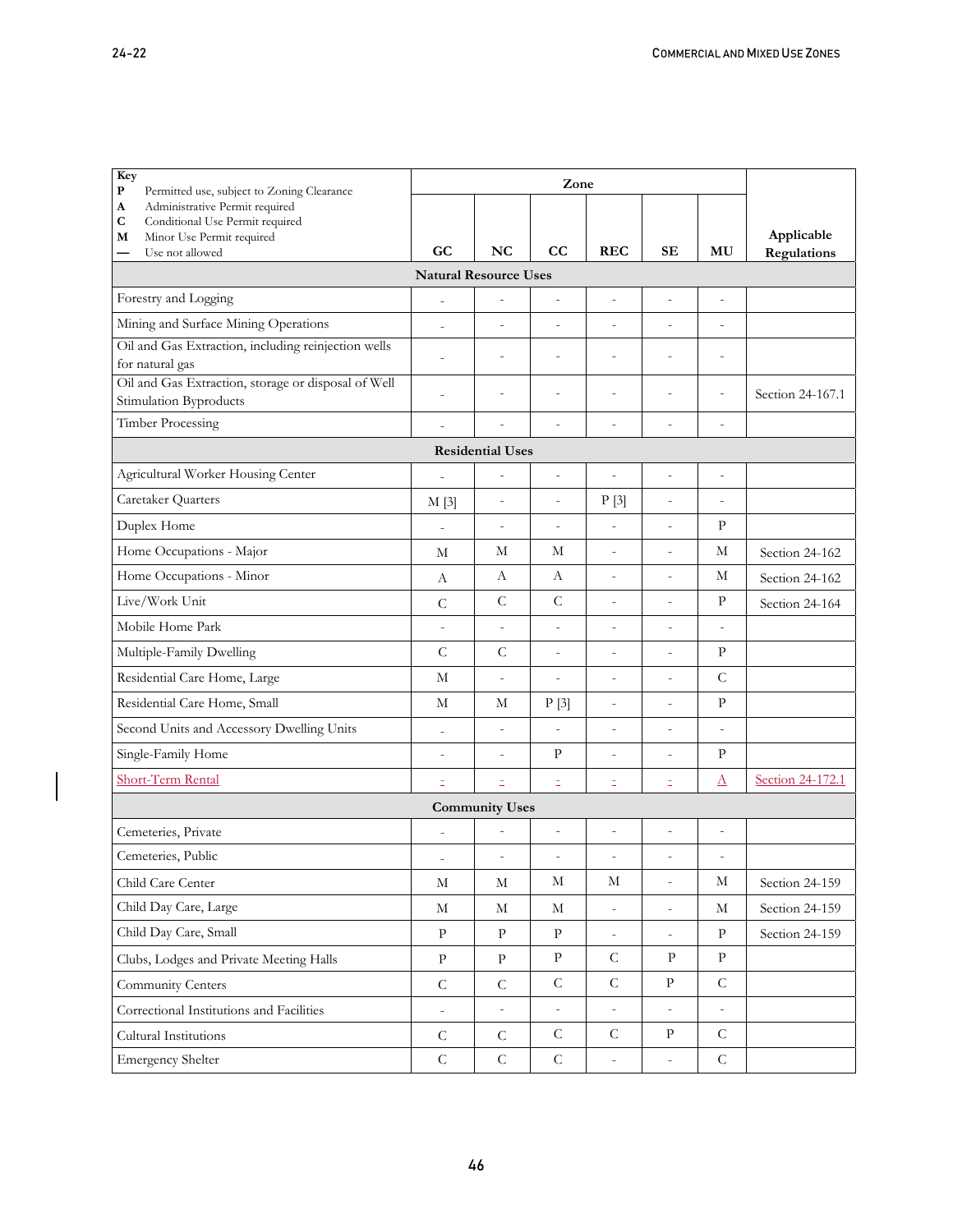$\overline{\phantom{a}}$ 

| Key<br>${\bf P}$<br>Permitted use, subject to Zoning Clearance                |                          | Zone                     |                          |                  |  |  |  |  |
|-------------------------------------------------------------------------------|--------------------------|--------------------------|--------------------------|------------------|--|--|--|--|
| Administrative Permit required<br>А                                           |                          |                          |                          |                  |  |  |  |  |
| С<br>Conditional Use Permit required<br>Minor Use Permit required<br>М        |                          |                          |                          | Applicable       |  |  |  |  |
| Use not allowed                                                               | $_{\rm LI}$              | GI                       | HI                       | Regulations      |  |  |  |  |
| <b>Agricultural Uses</b>                                                      |                          |                          |                          |                  |  |  |  |  |
| <b>Agricultural Processing</b>                                                | $\overline{a}$           | $\mathsf{C}$             | P                        |                  |  |  |  |  |
| Animal Grazing                                                                | P[4]                     | P[4]                     | P[4]                     | Section 24-158   |  |  |  |  |
| Animal Processing                                                             |                          | $\qquad \qquad -$        | $\mathsf{C}$             |                  |  |  |  |  |
| Animal Processing, Custom                                                     | $\qquad \qquad -$        | $\frac{1}{2}$            | $\overline{\phantom{0}}$ |                  |  |  |  |  |
| Crop Cultivation                                                              | P[4]                     | P[4]                     | P[4]                     |                  |  |  |  |  |
| Feed Store                                                                    | $\overline{a}$           | $\overline{\phantom{0}}$ | $\overline{\phantom{0}}$ |                  |  |  |  |  |
| <b>Intensive Animal Operations</b>                                            | $\overline{a}$           | $\overline{a}$           | $\overline{a}$           |                  |  |  |  |  |
| Stables, Commercial                                                           | $\overline{\phantom{0}}$ | $\overline{\phantom{m}}$ | $\overline{a}$           |                  |  |  |  |  |
| Stables, Private                                                              | $\overline{a}$           | $\overline{a}$           | $\overline{a}$           |                  |  |  |  |  |
| Stables, Semiprivate                                                          |                          | $\overline{a}$           | $\overline{a}$           |                  |  |  |  |  |
| <b>Natural Resource Uses</b>                                                  |                          |                          |                          |                  |  |  |  |  |
| Forestry and Logging                                                          | $\overline{a}$           | $\overline{a}$           | $\overline{a}$           |                  |  |  |  |  |
| Mining and Surface Mining Operations                                          | $\overline{a}$           | $\overline{\phantom{m}}$ | $\mathcal{C}$            |                  |  |  |  |  |
| Oil and Gas Extraction, including reinjection wells for natural gas           | $\overline{a}$           | $\overline{a}$           | $\overline{\phantom{0}}$ |                  |  |  |  |  |
| Oil and Gas Extraction, Storage or disposal of Well Stimulation<br>Byproducts | $\overline{a}$           | $\overline{a}$           | $\overline{a}$           | Section 24-167.1 |  |  |  |  |
| Timber Processing                                                             | $\overline{a}$           | $\mathcal{C}$            | P                        |                  |  |  |  |  |
| <b>Residential Uses</b>                                                       |                          |                          |                          |                  |  |  |  |  |
| Agricultural Worker Housing Center                                            | $\overline{a}$           | $\overline{a}$           | $\overline{\phantom{0}}$ |                  |  |  |  |  |
| Caretaker Quarters                                                            | А                        | А                        | А                        |                  |  |  |  |  |
| Duplex Home                                                                   | $\overline{a}$           | $\overline{a}$           | $\overline{a}$           |                  |  |  |  |  |
| Home Occupations - Major                                                      |                          | $\overline{a}$           | $\overline{a}$           |                  |  |  |  |  |
| Home Occupations - Minor                                                      | $\overline{a}$           | $\overline{a}$           | $\overline{a}$           |                  |  |  |  |  |
| Live/Work Unit                                                                | М                        | М                        | $\overline{\phantom{0}}$ | Section 24-164   |  |  |  |  |
| Mobile Home Park                                                              | $\overline{\phantom{m}}$ | $\overline{\phantom{m}}$ | $\overline{a}$           |                  |  |  |  |  |
| Multiple-Family Dwelling                                                      | $\frac{1}{2}$            | $\overline{\phantom{a}}$ | $\overline{\phantom{0}}$ |                  |  |  |  |  |
| Residential Care Homes, Large                                                 | $\qquad \qquad -$        | $\overline{\phantom{m}}$ | $\overline{a}$           |                  |  |  |  |  |
| Residential Care Homes, Small                                                 | $\overline{\phantom{a}}$ | $\qquad \qquad -$        | $\overline{\phantom{0}}$ |                  |  |  |  |  |
| Second Units and Accessory Dwelling Units                                     | $\frac{1}{2}$            | $\overline{\phantom{a}}$ | $\frac{1}{2}$            |                  |  |  |  |  |
| Single-Family Home                                                            | $\overline{\phantom{m}}$ | $\qquad \qquad -$        | $\frac{1}{2}$            |                  |  |  |  |  |
| Short-Term Rental                                                             | Ξ.                       | Ξ                        | z,                       |                  |  |  |  |  |

# TABLE 24-26-1 PERMITTED LAND USES IN THE INDUSTRIAL ZONES [1] [2]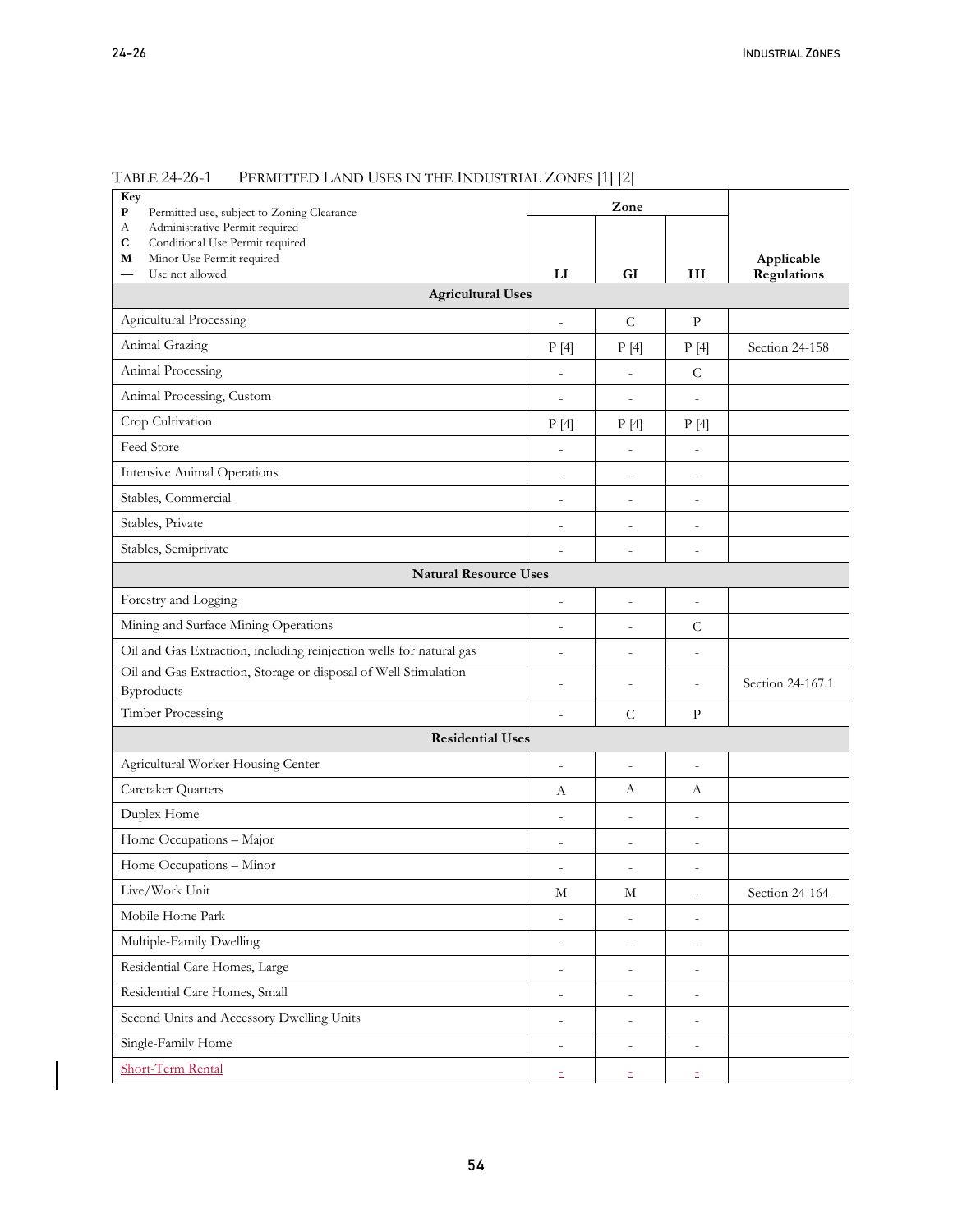| Key<br>P<br>Permitted use, subject to Zoning Clearance                           |                        | Zone                     |                          |                |
|----------------------------------------------------------------------------------|------------------------|--------------------------|--------------------------|----------------|
| Administrative Permit required<br>А                                              |                        |                          |                          |                |
| C<br>Conditional Use Permit required<br>Minor Use Permit required<br>М           |                        |                          |                          | Applicable     |
| Use not allowed                                                                  | $\mathbf{L}\mathbf{I}$ | GI                       | H <sub>I</sub>           | Regulations    |
| Commercial Recreation, Indoor                                                    | M                      | M                        | $\overline{a}$           |                |
| Commercial Recreation, Outdoor                                                   | $\centerdot$           | $\overline{\phantom{a}}$ | $\overline{\phantom{a}}$ |                |
| Construction, Maintenance and Repair Services                                    | $\mathbf{P}$           | $\mathbf{P}$             | $\mathbf{P}$             |                |
| Drive-Through Facility                                                           | A                      | А                        | А                        | Section 24-160 |
| <b>Equipment Sales and Rentals</b>                                               | $\mathbf{P}$           | $\mathbf{P}$             | $\mathbf{P}$             |                |
| Firewood Storage, Processing and Off-Site Sales, Small                           | $\overline{a}$         | $\mathbf{p}$             | $\mathbf{P}$             |                |
| Firewood Storage, Processing and Off-Site Sales, Medium                          | $\overline{a}$         | М                        | $\mathbf{P}$             |                |
| Firewood Storage, Processing and Off-Site/On-Site Sales, Large                   | $\overline{a}$         | M                        | $\mathbf{P}$             |                |
| Gas and Service Stations                                                         | $\overline{a}$         | $\overline{a}$           | $\overline{a}$           |                |
| Heavy Equipment Storage                                                          | $\mathbf{P}$           | $\mathbf{P}$             | $\mathbf{P}$             | Section 24-173 |
| Hotel and Motel                                                                  |                        | $\overline{a}$           | $\overline{a}$           |                |
| Hunting and Fishing Clubs                                                        | $\overline{a}$         | $\overline{a}$           | $\overline{a}$           |                |
| Offices, Professional                                                            | $\overline{a}$         | $\overline{a}$           | $\overline{\phantom{a}}$ |                |
| Nursery, Retail                                                                  | $\overline{a}$         | $\overline{a}$           | $\overline{a}$           |                |
| Nursery, Wholesale                                                               |                        |                          |                          |                |
| Personal Services                                                                | А                      | А                        | $\overline{a}$           |                |
| Personal Services, Restricted                                                    |                        | $\overline{a}$           | $\overline{a}$           |                |
| Public/Mini Storage                                                              | $\mathbf{P}$           | $\mathbf{P}$             | $\overline{\phantom{a}}$ | Section 24-169 |
| Recreational Vehicle Parks                                                       |                        |                          | $\overline{a}$           |                |
| Restaurant                                                                       | А                      | А                        | $\overline{a}$           |                |
| Retail, General                                                                  | A                      | A                        | $\overline{a}$           |                |
| Retail, Large Projects                                                           | $\overline{a}$         | $\overline{a}$           | $\overline{a}$           |                |
| Retail, Restricted                                                               | $\overline{a}$         | $\overline{\phantom{a}}$ | $\overline{\phantom{a}}$ |                |
| Vehicle Repair                                                                   | $\mathbf{p}$           | $\mathbf{P}$             | $\mathbf{p}$             |                |
| Vehicle Sales and Rental                                                         | М                      | М                        | М                        |                |
| Vehicle Service and Maintenance                                                  | $\mathbf{P}$           | $\mathbf{P}$             | $\mathbf{P}$             |                |
| Wine, Olive Oil, Fruit and Nut, Micro-Brewery and Micro-Distillery<br>Facilities | $\overline{a}$         | $\overline{\phantom{a}}$ | $\overline{a}$           |                |

| <b>Industrial Uses</b>       |                          |  |  |  |  |  |
|------------------------------|--------------------------|--|--|--|--|--|
| <b>Composting Facilities</b> | $\overline{\phantom{a}}$ |  |  |  |  |  |
| Manufacturing, General       |                          |  |  |  |  |  |
| Manufacturing, Heavy         |                          |  |  |  |  |  |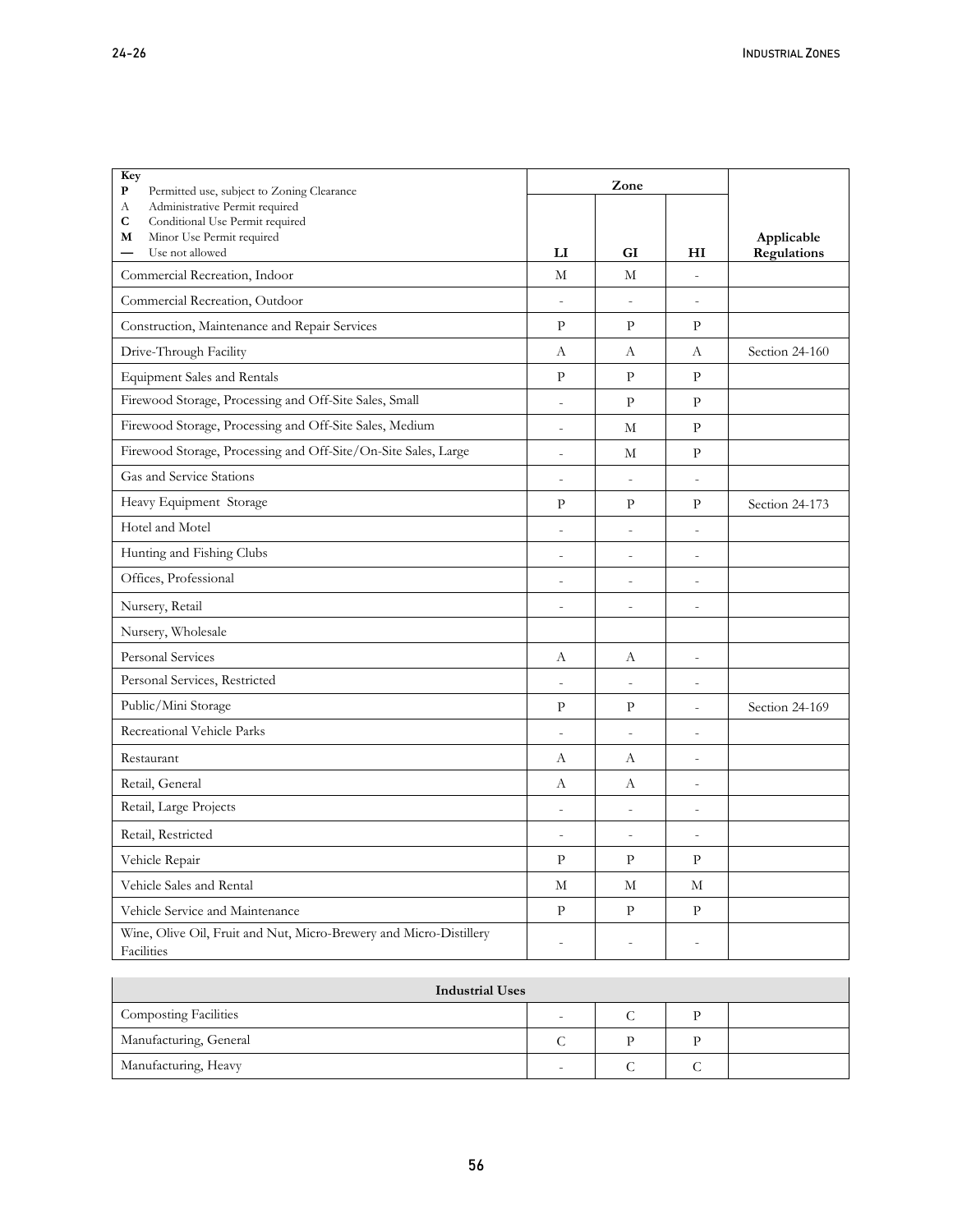is intended to promote creativity in building design, flexibility in permitted land uses, and innovation in development concepts. The PD zone is also intended to ensure project consistency with the General Plan, sensitivity to surrounding land uses, and the protection of sensitive natural resources. The PD zone provides land owners with enhanced flexibility to take advantage of unique site characteristics to develop projects that will provide public benefits for residents, employees, and visitors to Butte County.This zone is not identified in Table 24-29-1 (Permitted Land Uses in Special Purpose Zones) as it is intended to allow for a variety of uses and development, refer to Section 24-32 (Planned Development Zone Requirements) for further discussion.

#### **24-29 Land Use Regulations for Special Purpose Zones**

- **A. Permitted Uses in the PB, AIR and RBP Zones.** Table 24-29-1 (Permitted Land Uses in Special Purpose Zones) identifies land uses permitted in the PB, AIR, and RBP zones.
- **B. Permitted Uses in the PD Zone.** Permitted land uses shall conform to the land uses allowed by the applicable General Plan land use designation. Planned Development zoning is allowed in the Residential, Commercial and Industrial zones.

| Key<br>P<br>Permitted use, subject to Zoning Clearance                           | Zone                     |                          |                            |                    |  |  |  |
|----------------------------------------------------------------------------------|--------------------------|--------------------------|----------------------------|--------------------|--|--|--|
| Administrative Permit required<br>A                                              |                          |                          |                            |                    |  |  |  |
| Conditional Use Permit required<br>$\mathbf C$<br>Minor Use Permit required<br>M |                          |                          |                            | Applicable         |  |  |  |
| Use not allowed                                                                  | <b>PB</b>                | <b>AIR</b>               | <b>RBP</b>                 | <b>Regulations</b> |  |  |  |
| <b>Agriculture Uses</b>                                                          |                          |                          |                            |                    |  |  |  |
| Agricultural Processing                                                          | $\overline{\phantom{a}}$ | $\overline{a}$           | $\mathcal{C}$              |                    |  |  |  |
| Animal Grazing                                                                   | $\overline{a}$           | L,                       | $\overline{a}$             |                    |  |  |  |
| Animal Processing                                                                | $\overline{a}$           | $\overline{a}$           | $\overline{a}$             |                    |  |  |  |
| Animal Processing, Custom                                                        | $\overline{a}$           |                          |                            |                    |  |  |  |
| Crop Cultivation                                                                 | $\overline{a}$           | $\overline{a}$           | See Section<br>24-31.A.5.a |                    |  |  |  |
| Feed Store                                                                       | $\overline{\phantom{a}}$ | $\overline{a}$           | $\overline{a}$             |                    |  |  |  |
| <b>Intensive Animal Operations</b>                                               | $\overline{a}$           | $\overline{a}$           | $\overline{a}$             |                    |  |  |  |
| Stables, Commercial                                                              | $\overline{a}$           | $\overline{\phantom{a}}$ |                            |                    |  |  |  |
| Stables, Private                                                                 | $\overline{\phantom{0}}$ | $\overline{\phantom{a}}$ | $\overline{a}$             |                    |  |  |  |
| Stables, Semiprivate                                                             |                          |                          | $\overline{\phantom{a}}$   |                    |  |  |  |
| <b>Natural Resource Uses</b>                                                     |                          |                          |                            |                    |  |  |  |
| Forestry and Logging                                                             | $\overline{\phantom{a}}$ | $\overline{\phantom{a}}$ | $\overline{\phantom{a}}$   |                    |  |  |  |
| Mining and Surface Mining Operations                                             | $\overline{a}$           |                          |                            |                    |  |  |  |
| Oil and Gas Extraction, including reinjection wells for natural gas              | $\overline{a}$           | $\overline{a}$           |                            |                    |  |  |  |
| Oil and Gas Extraction, storage or disposal of Well Stimulation                  |                          |                          |                            | Section            |  |  |  |
| Byproducts                                                                       |                          |                          |                            | 24-167.1           |  |  |  |

TABLE 24-29-1 PERMITTED LAND USES IN SPECIAL PURPOSE ZONES [1] [2]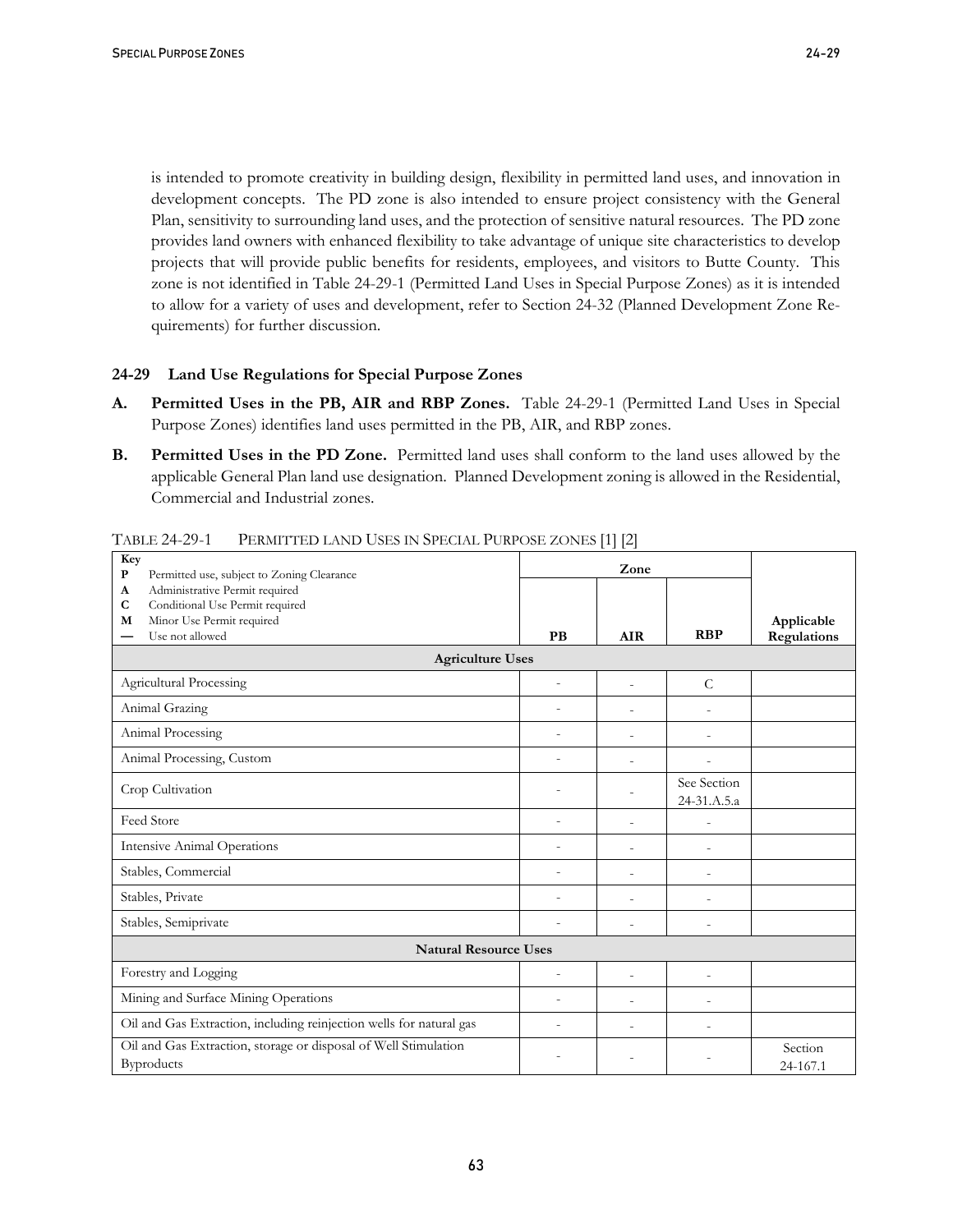| Key<br>P<br>Permitted use, subject to Zoning Clearance                           | Zone                     |                          |                          |                |
|----------------------------------------------------------------------------------|--------------------------|--------------------------|--------------------------|----------------|
| Administrative Permit required<br>A                                              |                          |                          |                          |                |
| $\mathbf C$<br>Conditional Use Permit required<br>Minor Use Permit required<br>М |                          |                          |                          | Applicable     |
| Use not allowed<br>—                                                             | PB                       | <b>AIR</b>               | <b>RBP</b>               | Regulations    |
| Timber Processing                                                                | $\overline{a}$           | $\overline{a}$           |                          |                |
| <b>Residential Uses</b>                                                          |                          |                          |                          |                |
| Agricultural Worker Housing Center                                               | $\overline{\phantom{a}}$ | $\overline{a}$           | $\overline{\phantom{0}}$ |                |
| Caretaker Quarters                                                               | $\overline{\phantom{a}}$ | P[3]                     | C[3]                     |                |
| Duplex Home                                                                      | $\overline{a}$           | $\overline{a}$           | $\overline{a}$           |                |
| Home Occupations - Major                                                         | $\overline{a}$           | $\overline{a}$           | М                        | Section 24-162 |
| Home Occupations - Minor                                                         | $\overline{\phantom{a}}$ | $\overline{a}$           | A                        | Section 24-162 |
| Live/Work Unit                                                                   | $\overline{\phantom{a}}$ | $\overline{a}$           | C[3]                     | Section 24-164 |
| Mobile Home Park                                                                 | $\overline{\phantom{a}}$ |                          |                          |                |
| Multiple-Family Dwelling                                                         | $\overline{\phantom{a}}$ | $\overline{a}$           | C[3]                     |                |
| Residential Care Homes, Large                                                    | $\overline{\phantom{a}}$ | $\overline{\phantom{m}}$ | C[3]                     |                |
| Residential Care Homes, Small                                                    | $\overline{\phantom{a}}$ | $\overline{a}$           | C[3]                     |                |
| Second Units and Accessory Dwelling Units                                        | $\overline{a}$           | $\overline{a}$           | $\overline{\phantom{0}}$ |                |
| Single-Family Home                                                               | $\overline{\phantom{a}}$ | $\overline{\phantom{m}}$ | C[3]                     |                |
| <b>Short-Term Rental</b>                                                         | Ξ                        | Ξ                        | Ξ                        |                |
| <b>Community Uses</b>                                                            |                          |                          |                          |                |
| Cemeteries, Private                                                              | $\mathsf C$              | $\overline{a}$           | $\qquad \qquad -$        |                |
| Cemeteries, Public                                                               | $\, {\bf p}$             | $\overline{a}$           | $\overline{a}$           |                |
| Child Care Center                                                                | $\mathsf C$              | $\overline{a}$           | P[4]                     | Section 24-159 |
| Child Day Care, Large                                                            | $\overline{a}$           | $\overline{a}$           | $\overline{a}$           |                |
| Child Day Care, Small                                                            | $\overline{\phantom{a}}$ | $\overline{a}$           | $\frac{1}{2}$            |                |
| Clubs, Lodges and Private Meeting Halls                                          | $\mathsf C$              | $\overline{a}$           | P[4]                     |                |
| Community Centers                                                                | $\mathbf{P}$             | $\overline{a}$           | P[4]                     |                |
| Correctional Institutions and Facilities                                         | $\mathsf C$              | $\overline{a}$           | $\overline{\phantom{a}}$ |                |
| Cultural Institutions                                                            | $\mathbf M$              | $\overline{\phantom{a}}$ | M[4]                     |                |
| Golf Courses and Country Clubs                                                   | $\overline{\phantom{a}}$ | $\overline{\phantom{a}}$ | $\qquad \qquad -$        |                |
| <b>Emergency Shelters</b>                                                        | $\mathsf C$              | $\overline{\phantom{a}}$ | $\overline{\phantom{a}}$ |                |
| Hospital                                                                         | ${\bf C}$                | $\overline{\phantom{a}}$ |                          |                |
| Medical Office and Clinic                                                        | C[5]                     | ${\cal C}$               | P[4]                     |                |
| Office, Governmental                                                             | $\, {\bf p}$             | $\mathsf C$              | $\overline{\phantom{m}}$ |                |
| Outdoor Education                                                                | $\overline{\phantom{a}}$ | $\overline{\phantom{a}}$ | $\overline{\phantom{m}}$ |                |
| Parks and Recreational Facilities                                                | P[5]                     | $\overline{\phantom{a}}$ | $\, {\bf p}$             |                |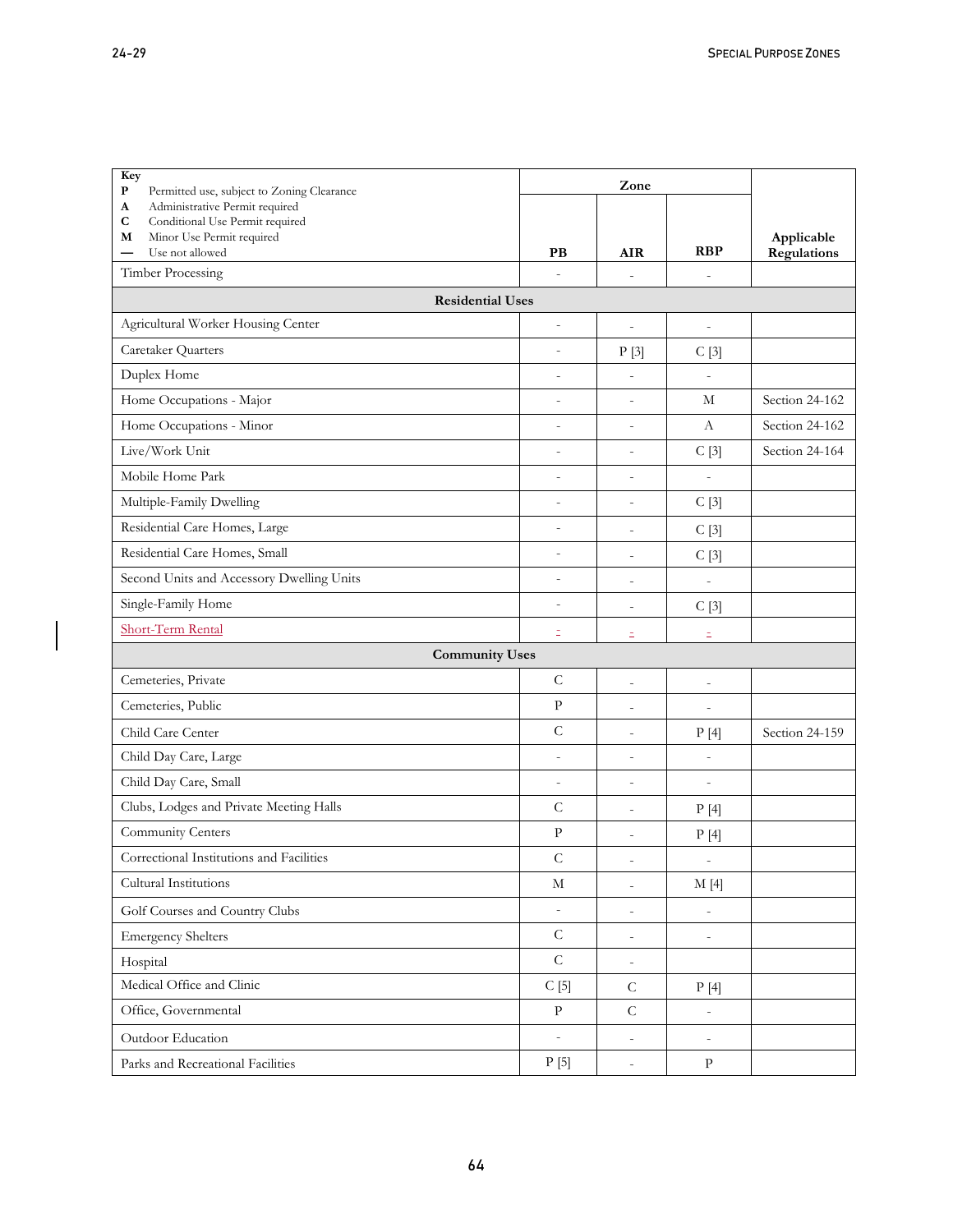#### **C. Standards.**

- 1. **Noise Levels.** Noise shall be regulated pursuant to Butte County Code Chapter 41A. Noise Control.
- 2. **Installation.** Permanent generators shall be permanently secured on a minimum 3½ -inch thick concrete slab extending a minimum of 2 feet beyond the generator on all sides, or shall be anchored as required in the manufacturer's installation instructions to prevent vibration.
- 3. **Compliance with Noise Standard.** Residential generators not meeting the standards set forth under Chapter 41A. Noise Control shall be brought into compliance in any of the following ways:
	- a. Cessation of operation;
	- b. Retrofitting of the generator with a manufacturer-approved muffler or exhaust silencer;
	- c. Repair of the generator;
	- d. Replacement of the generator with a conforming generator; or
	- e. Enclosure of the generator in conformance with Subsection (D) of this section.
- **D. Enclosure.** If needed to comply with the maximum or hourly decibel level, generators shall be enclosed in a sound reduction enclosure approved by the Building Official. This enclosure shall be constructed consistent with published County guidelines for generator noise reduction, or may be a commercially manufactured enclosure. Generator enclosures shall reduce noise to the level required by this section. Enclosures shall be constructed to meet current California Building Code standards, shall provide a minimum of 30 inches of interior structural clearance to allow access on all sides of the generator, and shall be adequately ventilated and vented. The Department of Development Services shall publish and maintain guidelines for the construction of effective generator noise reduction enclosures.
- **E. Exceptions.** The standards of this section are not applicable to generator noise from the following sources:
	- 1. The use of any generator related to or connected with an emergency, in order to protect life or property; or during a temporary power outage; and
	- 2. The operation of any generator for commercial agricultural use.

## **24-172 Second Units and Accessory Dwelling Units**

- **A. Purpose.** This section establishes standards for the location and construction of second units, and accessory dwelling units in conformance with Section 65852.2 of the California Government Code. These standards are intended to allow for second units and accessory dwelling units as an important form of affordable housing while preserving the character and integrity of residential areas within the county.
- **B. Location.** Accessory dwelling units shall be permitted in zones as provided in Part 2 (Zoning Districts, Land Uses, and Development Standards). Accessory dwelling units are not allowed in the North Chico Specific Plan area, Timber Mountain (TM), Timber Production (TPZ), Resource Conservation (RC) zones, or on Williamson Act contracted property. Accessory dwelling units proposed within the Airport Compatibility (-AC) overlay zone must comply with the allowed residential dwelling units/acre specified by the Butte County Airport Land Use Compatibility Plan.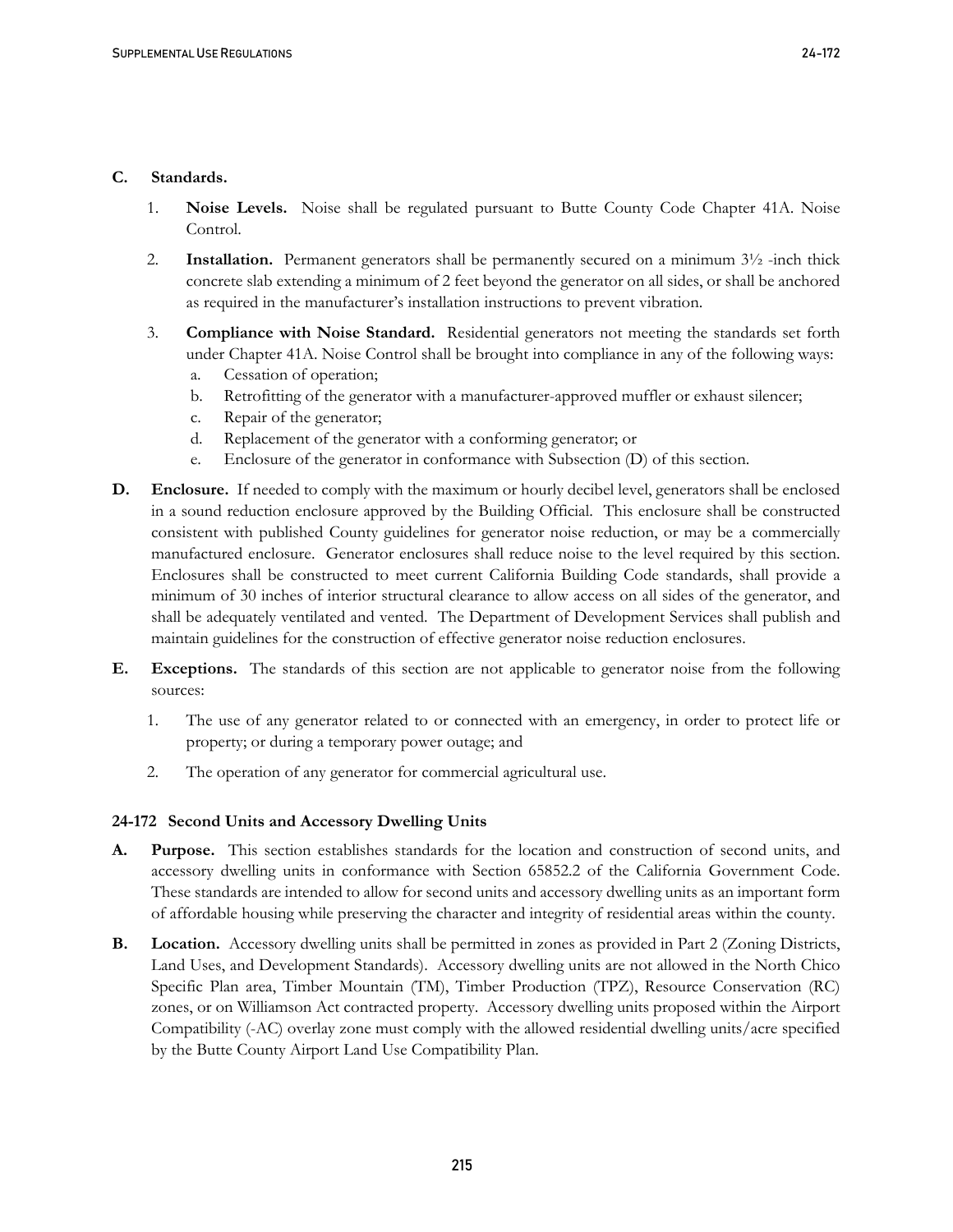**C. Second Units.** An attached or detached second unit is permitted in place of an accessory dwelling unit and is subject to all standards and requirements pertaining to accessory dwelling units as described under this chapter except as otherwise noted under Subsection (F), Size.

## **D. Site Requirements.**

- 1. Accessory Dwelling units shall be permitted only on legally-created parcels. Accessory dwelling units cannot be sold separately from the primary residence.
- 2. In Agriculture Zones, Accessory dwelling units shall be located in close proximity to the primary dwelling unit.

# **E. Guest Houses.**

- 1. Guest houses shall be excluded from the requirements of this section and shall be regulated pursuant to Section 24-156(g) (Accessory Uses and Structures).
- 2. Accessory dwelling units that comply with all requirements of this section are permitted on a parcel containing a guest house.

# **F. Size.**

- 1. The increased floor area of an attached accessory dwelling unit shall not exceed 50 percent of the existing living areas, with a maximum increase in floor area of 1,200 square feet.
- 2. The total area of floor space for a detached accessory dwelling unit shall not exceed 1,200 square feet.
- 3. Any accessory dwelling unit shall comply with all applicable County regulations, including height and setback standards, Building Code regulations, and water supply, sewage disposal, and driveway/road access requirements; provided that accessory dwelling units that are attached to the primary residence shall not be required to provide fire sprinklers if they are not required for the primary residence.
- 4. Second units, whether attached or detached, are not subject to the 1,200-square-foot maximum size, and may be larger than 1,200 square feet.

## **G. Maximum Number Permitted.**

- 1. Only one (1) accessory dwelling unit shall be allowed on a parcel.
- 2. An accessory dwelling unit is not permitted on parcels already containing two (2) or more dwelling units. Agricultural Worker Housing approved by the State of California and Butte County shall not be counted as a dwelling unit pursuant to this section.

# **H. Relationship to Primary Dwelling.**

- 1. An accessory dwelling unit may be within, attached to, or detached from the primary dwelling. Attachment to the primary dwelling shall be by sharing a common interior wall or common roof.
- 2. An accessory dwelling unit shall have its own kitchen, bathroom facilities, and entrance separate from the primary dwelling.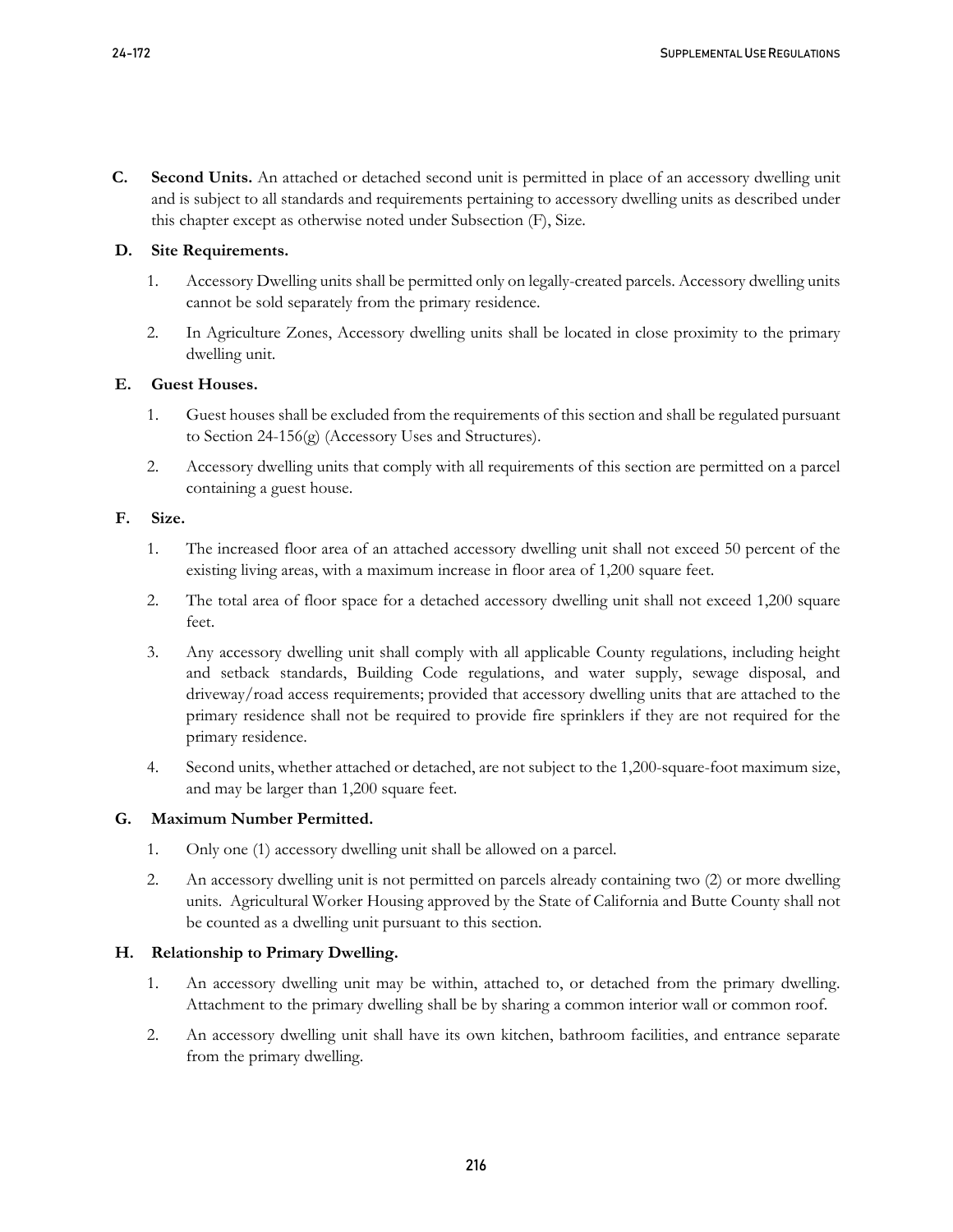- 3. No passageway shall be required in conjunction with the construction of an accessory dwelling unit.
- **I. Occupancy**. The owner of a parcel developed with an accessory dwelling unit shall reside in either the primary dwelling or the accessory dwelling unit.
- **J. Parking.** Parking requirements for detached accessory dwelling units shall not exceed one parking space per unit. These spaces may be provided as tandem parking on an existing driveway.
- **K. Development Standards.** An accessory dwelling second unit shall comply with all development and design standards of the Zoning Ordinance that are applicable to the primary dwelling, including, but not limited to, building setbacks, parcel coverage, and building height, however, no setback shall be required for an existing garage that is converted to an accessory dwelling unit, and a setback of no more than five feet from the side and rear lot lines shall be required for an accessory dwelling unit that is constructed above a garage.
- **L. Utilities.** Accessory dwelling units shall have adequate sewage disposal facilities and potable water facilities, as determined by the Butte County Environmental Health Division.

#### **M. Site Improvements.**

- 1. As a condition for the issuance of a building permit for an accessory dwelling unit, the existing driveway or road serving the parcel shall be improved, if necessary, to meet Public Resources Code Section 4290 (Fire Safe Regulations).
- 2. Construction of the accessory dwelling unit may require drainage improvements that are customary for a building permit. The extent and timing of the improvements shall be determined by the Department of Public Works and shall conform to the technical standards and specifications for drainage improvements as adopted by the Board of Supervisors.
- **N. Deed Restrictions.** Prior to the issuance of a building permit for an accessory dwelling unit, a covenant of restriction to run with the land shall be recorded which specifies that the accessory dwelling unit cannot be sold separately, that the property owner shall reside in either the primary or accessory dwelling unit, and that the primary dwelling unit and accessory dwelling unit cannot be used for short-term rentals (terms of less than 30 days or less); however, an approved second unit (over 1,200 square feet in size) may be used for a short-term rental pursuant to Butte County Code Section 24-172.1, and either the primary dwelling or second dwelling, or both may be used as a short-term rental, provided that the owner resides in the primary or second unit. and that tThese restrictions shall be binding on successors in ownership.

## **24-173.1 Heavy Equipment Storage in the VLDR (Very Low Density Residential) Zone**

- **A. Purpose.** This section establishes minimum standards and permit requirements for the storage of heavy equipment used by individual contractors/drivers for off-site commercial jobs.
- **B. Location/Applicability.** This section applies to the Very Low Density Residential Zones as shown under Part 2 (Zoning Districts, Land Uses, and Development Standards). The allowance of Heavy Equipment Storage for all other zones is set forth under Section 24-156 (Accessory Uses and Structures)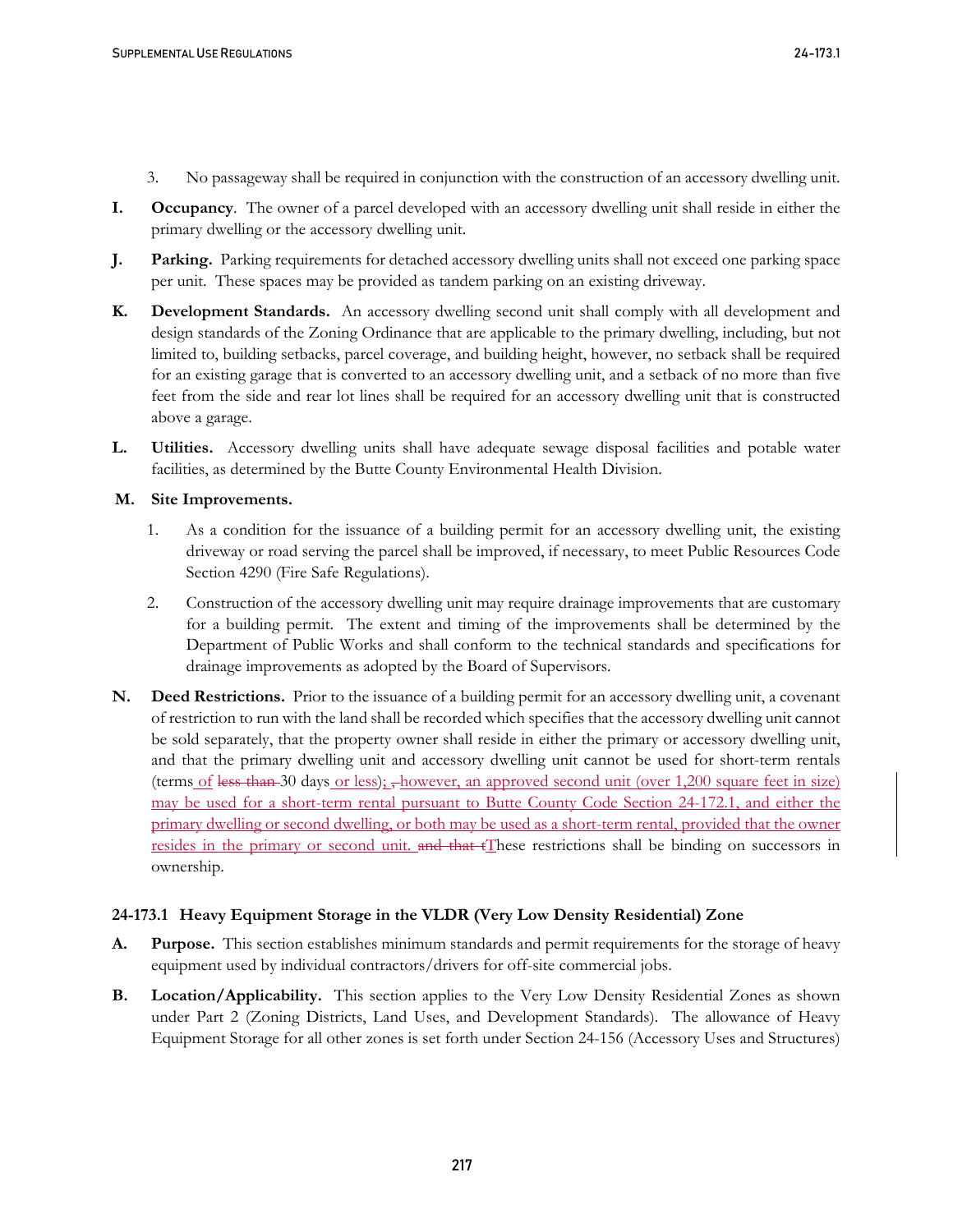# Article 42. GLOSSARY

**Sections:**  24-303 – Purpose 24-304 – Definitions

## **24-303 Purpose**

This article defines terms and phrases used in the Zoning Ordinance that are technical or specialized, or which may not reflect common usage. If any of the definitions in this article conflict with others in the Butte County Code, these definitions shall control only for the provisions of the Zoning Ordinance. If a word is not defined in this article or in other provisions of the Zoning Ordinance, the Zoning Administrator shall determine the appropriate definition.

#### **24-304 Definitions**

*200 Year Floodplain.* Areas that have a 1-in-200 chance of flooding in any given year using criteria consistent with, or developed by, the Department of Water Resources. As used in this chapter, the term shall be ascribed to all areas labeled as such on Health and Safety Element Figure HS-2.

*Accessory Kitchen.* A second kitchen that is either attached to or detached from the primary dwelling, not associated with a second dwelling unit, and is used for entertaining, hobby, or used for commercial purposes related to a Home Occupation.

*Accessory Structure*. A structure that is subordinate to a primary structure such as a single-family dwelling or an allowed use within a zone. The use of an accessory structure is incidental to that of the primary structure or a use allowed by a zone. Excluded from this definition are trash enclosures, planter boxes with a maximum height of 42 inches, small-animal pet shelters, playground equipment, small sheds not subject to a building permit, and similar structures.

*Accessory Use.* A use that is incidental, related, appropriate, and clearly subordinate to the primary use of the parcel, building, or zone, which does not alter the primary use of such parcel, building, or zone, nor serve property other than the parcel of land on which the primary use is located.

*Acidizing.* Any well stimulation treatment that uses, in whole or in part, the application of one or more acids, at any pressure, into a well or an underground geologic formation in order to cause or enhance, or with the intent to cause or enhance, the production of oil, gas or other hydrocarbon substances from a well. Acidizing may include, but is not limited to, processes known as acid fracturing and acid matrix stimulation. Acidizing does not include routine well cleanout work, routine well maintenance, routine activities that do not affect the integrity of a well or an underground geologic formation, or treatments that do not penetrate into an underground geologic formation more than 36 inches from the wellbore.